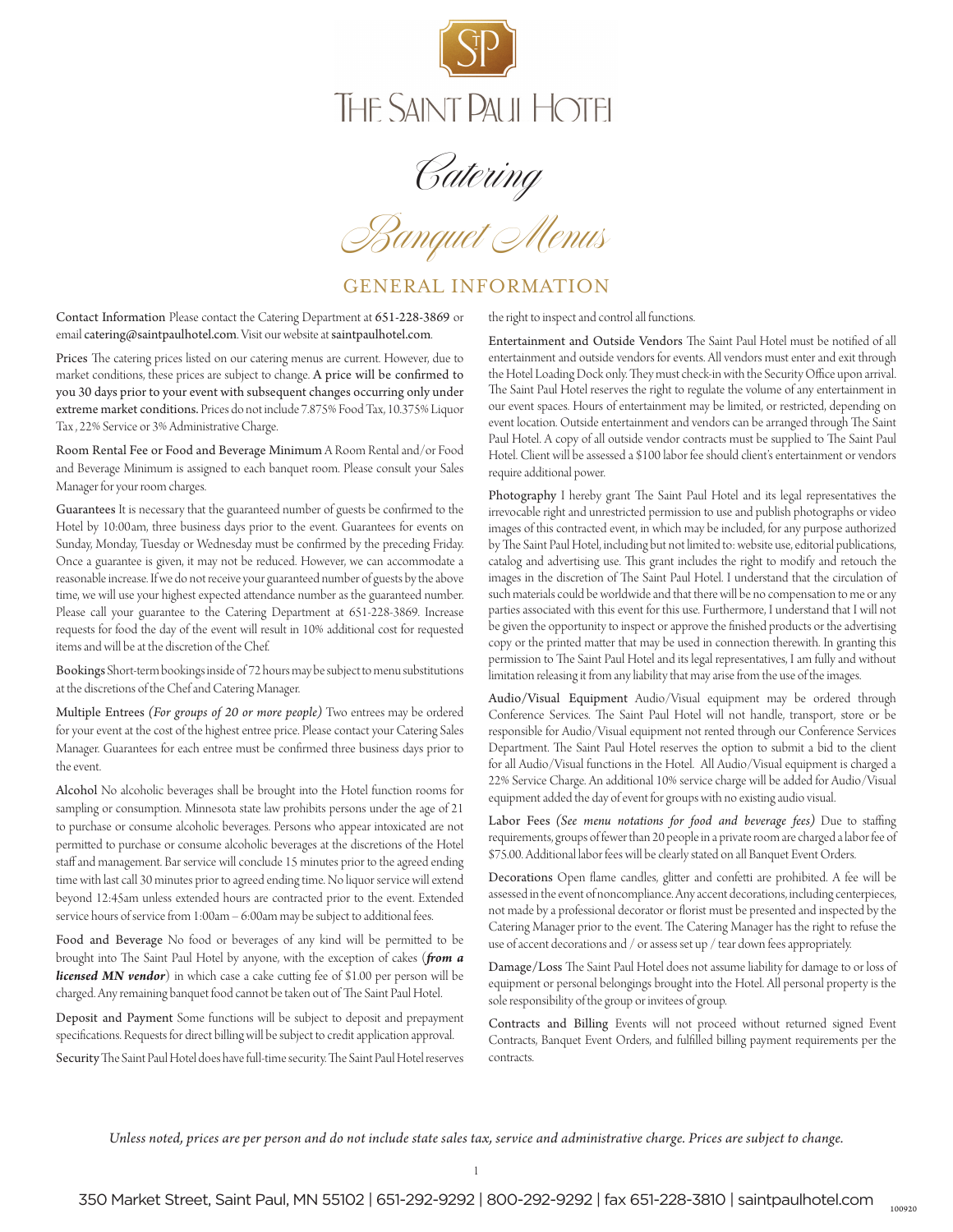

Catering

## CONTINENTAL BREAKFAST ACCOMPANIMENTS

*We use all natural cage free eggs with our breakfast offerings.*

### SERVER ATTENDED BREAKFAST ADDITIONS

*Server Attendant Fee 125.00 per server, per 50 people. Stations are presented for two hours.* 

#### FRESH EGG SCRAMBLES

- Traditional Scramble 4.95
- Smoked Kielbasa and Cheddar Cheese Scramble 6.95
- Wild Mushroom, Green Onion and Goat Cheese Scramble - 6.95
- Roasted Apples, Caramelized Onions, Applewood Smoked Bacon and Brie Scramble - 6.95
- Tofu, Fresh Herbs, Tomatoes, Onion and Asparagus Scramble - 6.95

#### BREAKFAST MEATS

- Hardwood Smoked Bacon 3.95
- Country Link Sausage 3.95
- Turkey Bacon 3.95
- Turkey Sausage 3.95

#### BREAKFAST SIDES

- Hash Brown Potatoes 2.95
- Baked Creamy Hash Browns 6.95
- Pancakes 4.95 with Blueberries 6.95
- French Toast 5.95 with Caramel Bananas 7.95
- Assorted Cereals with Milk 3.95
- Oatmeal with Brown Sugar, Raisins and Walnuts 5.95
- Buttermilk Biscuit Sandwiches with Bacon, Egg and Cheddar - 7.95

### CHEF ATTENDED BREAKFAST ADDITIONS

*Made to Order Chef Attended Stations. Chef Attendant Fee 150.00 per chef, per 50 people. Stations are presented for two hours.* 

- Pancakes 8.95 Banana, Blueberry or Classic Pancakes with Local Maple Syrup and Whipped Cream
- Omelets 9.95 Omelets with Peppers, Onions, Mushrooms, Tomatoes, Cured Ham, Asparagus and Cheese
- Belgian Waffles 9.95 Waffles with Seasonal Berries, Local Maple Syrup and Whipped Cream
- Classic Eggs Benedict 11.95
- Carved House Made Maple Bourbon Pork Belly 9.95
- Carved Cherry Glazed Ham 150.00

### PLATED BREAKFASTS

*Plated Breakfast Entrees include Breakfast Pastries, Coffee, Decaffeinated Coffee, Tea or Milk. Fresh Squeezed Orange Juice will be served to each guest upon arrival.*

• Northwoods - 21.95

Thick Sliced Cinnamon Raisin Bread dipped in Egg Cream Batter served with Local Maple Syrup, Stewed Apples and Thick Sliced Bacon

- Southern 21.95 Crepes stuffed with Ricotta Cheese and Peach or Cherry Sauce
- Heartland 23.95

Fluffy Scrambled Eggs with Hash Brown Potatoes, Thick Sliced Bacon and Country Link Sausage

• Midwestern - 25.95 Corned Beef Hash with Poached Eggs and Whole Grain Mustard Hollandaise

*Unless noted, prices are per person and do not include state sales tax, service and administrative charge. Prices are subject to change.*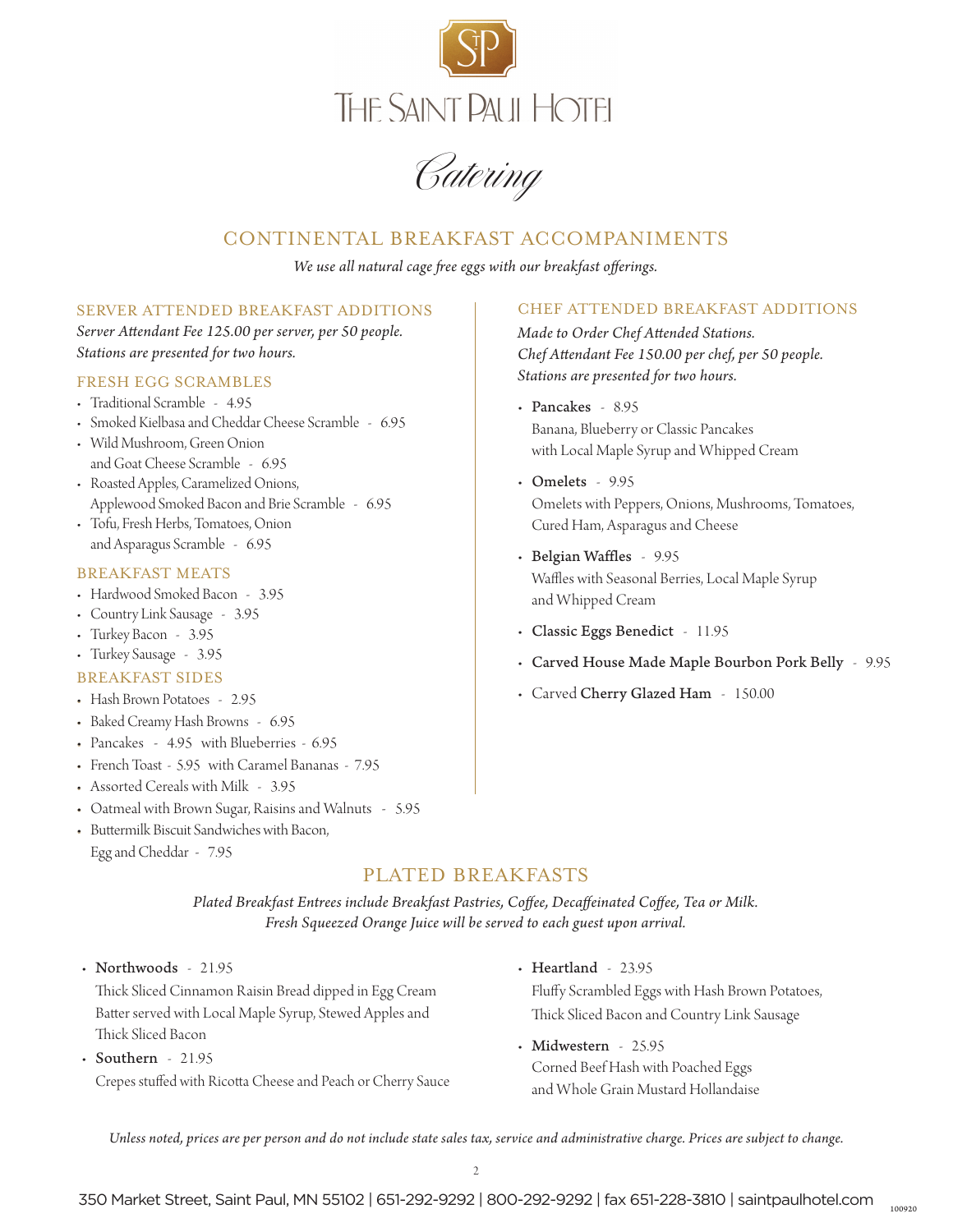

Catering

## SPECIALTY BREAKS CART SERVICE

*Server Attendant Fee 125.00 per server, per 20 people. Stations are presented for two hours.* 

- Milk, Cookies and More Break 11.95 Freshly Baked Cookies, Chewy Fudge Brownies, Assorted Soft Drinks, Milk, Coffee, Decaffeinated Coffee and Tea
- Sweet Break 11.95 Double Chocolate Cookies, Miniature Candy Bars, Dried Fruit and Nuts, Caramel Corn, Assorted Soft Drinks, Spring and Mineral Waters
- Tea Break 13.95 Cranberry Scones, Hazelnut Tea Cookies, Chocolate Dipped Strawberries, Assorted Selection of Teas and Iced Tea
- The Popcorn Break 13.95 Chicago Mix, Miniature Candy Bars, Rice Krispy Bars, Assorted Soft Drinks, Spring and Mineral Waters

#### • Heart Healthy Break - 15.95

Assorted Yogurts, Low Fat Granola Bars, Fresh Seasonal Fruit, Pretzels, Assorted Juices, Spring and Mineral Waters

• Chips and Dip Break - 15.95 Warm Bacon Artichoke Dip, Truffle Spinach Dip,

Spicy Sundried Tomato and Feta Hummus With Tri-Colored Tortilla Chips, Assorted Soft Drinks, Spring and Mineral Waters

• Energy Break - 15.95

Roasted Peanuts, Energy Bars, Carrot and Celery Sticks with Goat Cheese Hummus, Yogurt Parfaits with Granola, Assorted Soft Drinks, Spring and Mineral Waters

- Sweet and Salty Break 15.95 Tortilla Chips with Salsa and Guacamole, Trail Mix, Assorted Gourmet Bars, Assorted Soft Drinks, Spring and Mineral Waters
- Farmer's Market Break 17.95

Vegetable Crudité with Avocado Ranch Dressing, Fresh Seasonal Fruit, Fruit Bars and Carrot Cake Bars, Assorted Soft Drinks, Spring and Mineral Waters

• State Fair Break - 17.95 Popcorn, Pretzel Bites with Spicy Mustard and Warm Beer Cheese Dip, Mini Donuts and Mini Corn Dogs on a stick, Raspberry Lemonade, Specialty Iced Tea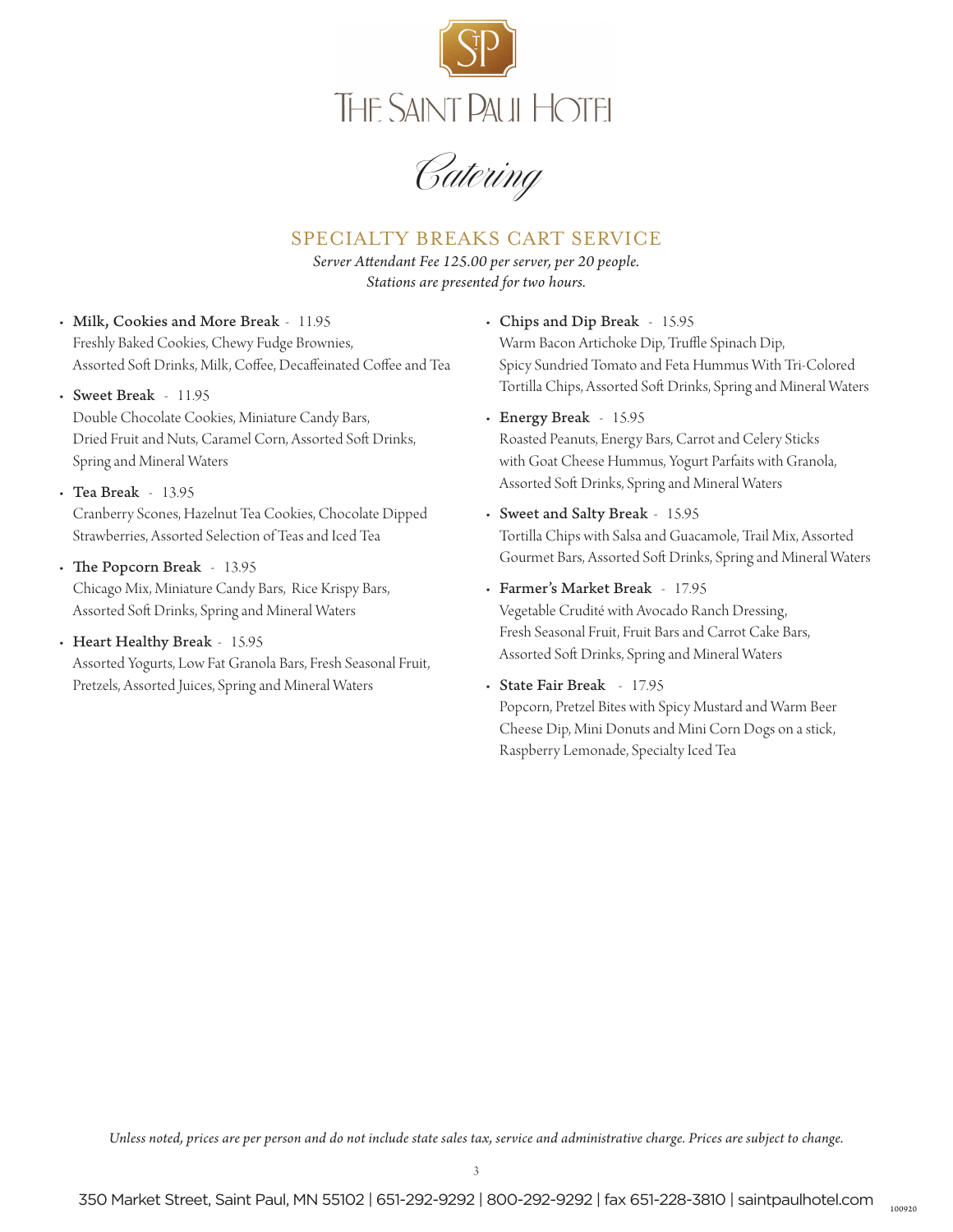

Catering

## ADDITIONAL MEETING BREAK CART SERVICE SELECTIONS

*Server Attendant Fee 125.00 per server, per 20 people. Stations are presented for two hours.* 

### BEVERAGE OPTIONS

- Hotel Signature Blend "Velvet Hammer" Coffee or Decaffeinated Coffee - 75.00 per gallon
- Hot Chocolate 70.00 per gallon
- Apple Cider with Cinnamon (hot or chilled) 60.00 per gallon
- Fresh Brewed Iced Tea 60.00 per gallon
- Fresh Lemonade 50.00 per gallon
- Fruit Punch 50.00 per gallon
- Chilled Fruit Juices 24.00 per carafe
- Individual Bottled Fruit Juices 4.50 each
- Assorted Soft Drinks 4.50 each
- Individual Teas 4.50 each
- Spring Waters 4.50 each
- Mineral Waters 5.00 each
- Smart Water 6.00 each
- Milk 5.00 each
- Red Bull / Energy Drinks 6.00 each
- Martinelli Sparkling Cider 15.00 per bottle

#### BREAK FOOD SUPPLEMENTS

#### *Morning Bakery Items*

- Assorted Breakfast Breads 26.00 per dozen
- House Made Granola Bars 28.00 per dozen
- Bakery Fresh Muffins 38.00 per dozen
- Freshly Baked Danish 38.00 per dozen
- Miniature Pastries 38.00 per dozen
- Bagels with Cream Cheese and Preserves 48.00 per dozen
- Croissants with Butter and Preserves 48.00 per dozen

#### *Fruit and Yogurt*

- Whole Fresh Fruit 3.00 each
- Low Fat Granola Bars 3.00 each
- Individual Fruit Yogurts 4.00 each
- Greek Yogurts 5.00 each
- Fresh Triple Berry Yogurt Parfaits with Granola 6.00 each

#### *Afternoon Bakery Items*

- Freshly Baked Cookies 38.00 per dozen
- Rice Krispy Bars 36.00 per dozen
- Assorted Gourmet Bars 36.00 per dozen
- Chewy Fudge Brownies 38.00 per dozen
- Chocolate Dipped Strawberries 42.00 per dozen

#### *Snacks*

- Pretzels 16.00 per pound
- Popcorn (Plain) 18.00 per pound
- Caramel Corn 26.00 per pound
- Chicago Mix 28.00 per pound
- Miniature Candy Bars 22.00 per pound
- Gardetto's Dry Snack Mix 24.00 per pound
- Sweet and Smoky Cajun Snack Mix 24.00 per pound
- Mixed Nuts 46.00 per pound
- Potato Chips and Dip 30.00 per pound
- Tortilla Chips, Salsa and Guacamole 35.00 per pound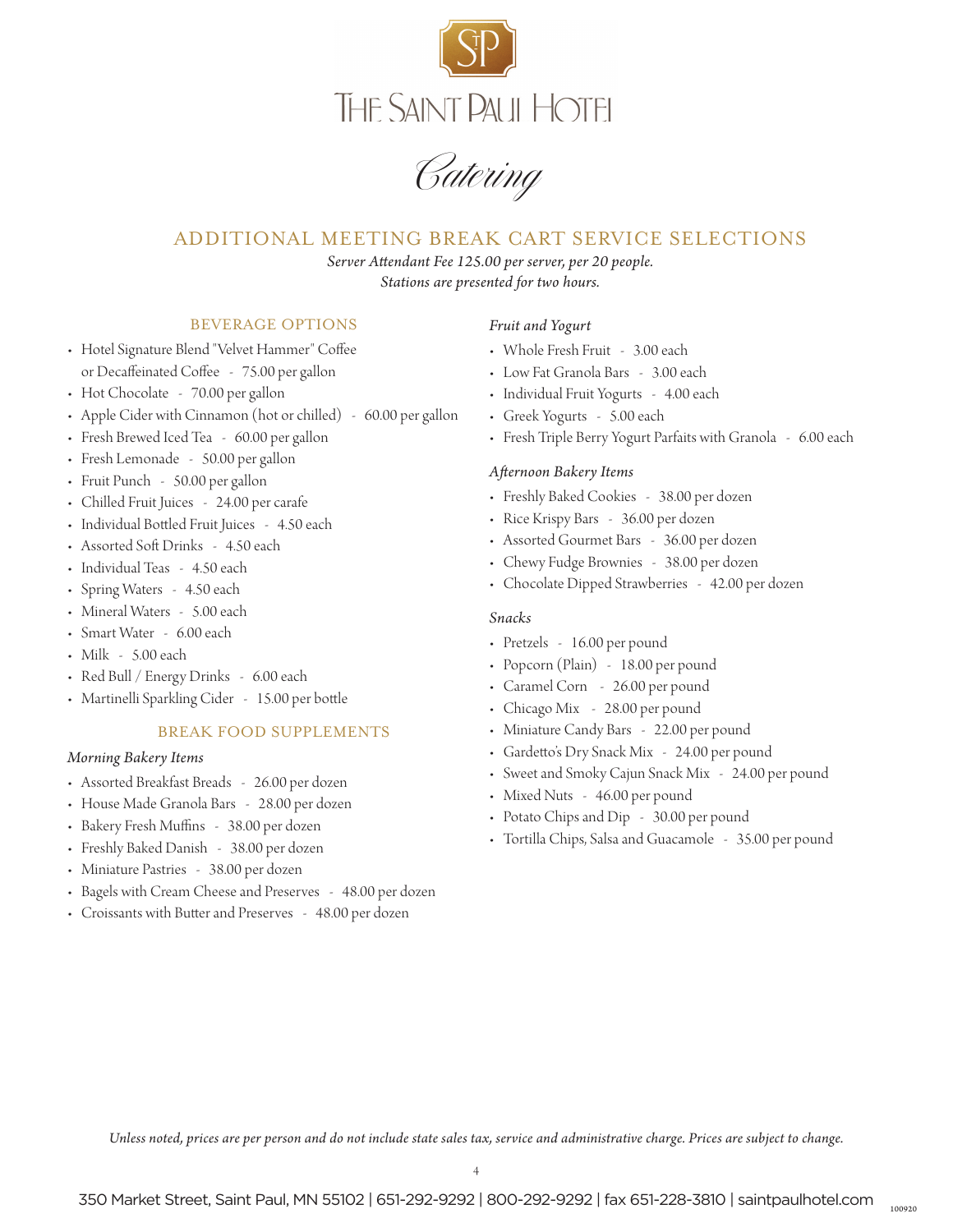



# PLATED LUNCHES

*All Lunches include a choice of Soup or Salad, Rolls, Coffee, Decaffeinated Coffee, Tea, Iced Tea or Milk.*

SOUPS

- Carrot Ginger Soup
- Cauliflower Bisque (SP)
- Chef 's Seasonal Soup
- Cream of Minnesota Wild Rice
- Potato Leek Soup
- Tomato Basil Bisque (SP)

#### SALADS

- Field Greens with Carrots, Tomatoes, Cucumbers  $[\mathrm{SP}]$ and Dijon Vinaigrette
- Hearts of Romaine with Grilled Herb Bread and Traditional Caesar Dressing
- Wedge of Iceberg Lettuce with Diced Eggs, Hardwood Smoked Bacon and Tomatoes served with Buttermilk Dressing
- Kale Lettuce Mix wrapped in Cucumber with Roasted Grapes, Almonds and Feta served with Raspberry Vinaigrette
- Beet Salad with Mixed Greens and Goat Cheese, and served with Honey Walnut Vinaigrette (SP)

### PLATED LUNCH ENTRÉES

*All Entrees served with Chef's Choice of Starch and Vegetable.*

- Cherry Chicken 24.95 [SP] Cherry Glazed Chicken Breast served with Cherry Gastrique
- Pork Tenderloin 24.95 Roasted Pork Tenderloin stuffed with Sausage and Corn Bread with a Mustard Demi-Glace
- Chicken Pomodoro 26.95 [SP] Seared Breast of Chicken with Tomato Bruschetta
- Pistachio Crusted Breast of Chicken 26.95 Chicken Crusted with Pistachios served with a Cranberry Orange Sauce
- Stuffed Sole 24.95 Crab Stuffed Sole with Spinach Cream Sauce
- Seared Crab Cake 25.95 Seared Crab Cake served with Stone Ground Mustard Sauce
- Grilled Salmon Beurre Blanc 28.95 Grilled Salmon with Dill Lemon Caper Butter Sauce
- Corn Meal Crusted Walleye 31.95 Pan Seared Walleye, Lemon Cream Sauce
- Beef Bourguignon en Bouche 26.95 Braised Beef Short Rib served with Sherry Supreme Sauce
- Beef Short Rib 27.95 Braised Beef Short Rib served Braising Reduction
- Petite Filet of Beef 36.95 Seared Filet of Beef with Demi-Glace, Wild Mushrooms

### GLUTEN FREE LABELED ENTREES

*Unless noted, prices are per person and do not include state sales tax, service and administrative charge. Prices are subject to change.*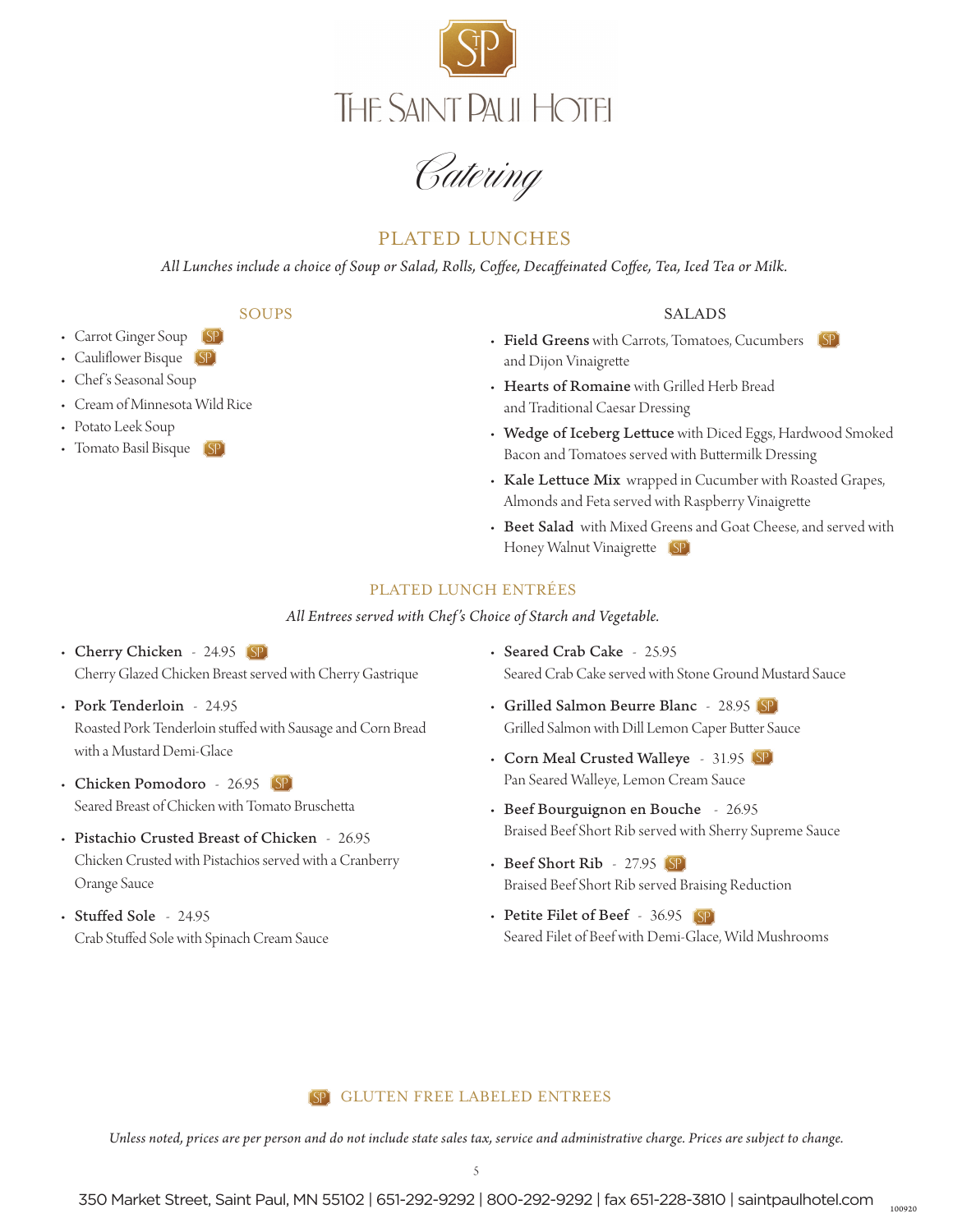

Catering

# WORKING LUNCHES

*Served Plated. All Working Lunches include Chef's Seasonal Soup served with Bars, Coffee, Decaffeinated Coffee, Tea, Iced Tea or Milk.*

- Spanish Green Olive and Chicken Salad 20.00 (SP) Gem Lettuce, Spanish Green Olives, Marinated Peppers, Grilled Chicken Breast and Pickled Onions with Oregano Lemon Vinaigrette
- Chicken Caesar Salad 20.00 Traditional Caesar Salad with Grilled Breast of Chicken, Asiago Cheese, Caesar Dressing and Herbed Garlic Croutons
- Chicken Salad Croissant Sandwich 22.00 Chicken Salad with Apples and Grapes topped with Baby Greens and Tomato on a Croissant served with Pasta Salad
- Egg Tart 22.00 Classic Lorraine with Baby Swiss, Bacon and Onion or Roasted Vegetable Tart served with Freshly Sautéed Vegetables and Roasted Potatoes
- Strawberry Spinach Wrap (Vegetarian) 22.00 Kale with Radishes, Cashews, Goat Cheese and Raspberry Poppy Seed Dressing in a Spinach Wrap served with Pasta Salad
- Poached Salmon 24.00 (SP) Poached Salmon with Baby Field Greens, Roma Tomatoes, Julienne Fennel, Orange Segments and Dill Mustard Vinaigrette
- Tuna Nicoise Salad 24.00 Seared Yellow Fin Tuna with Olives, Fingerling Potatoes, Haricot Verts and Grape Tomatoes with Ver Jus Vinaigrette

#### GLUTEN FREE LABELED ENTREES[SP]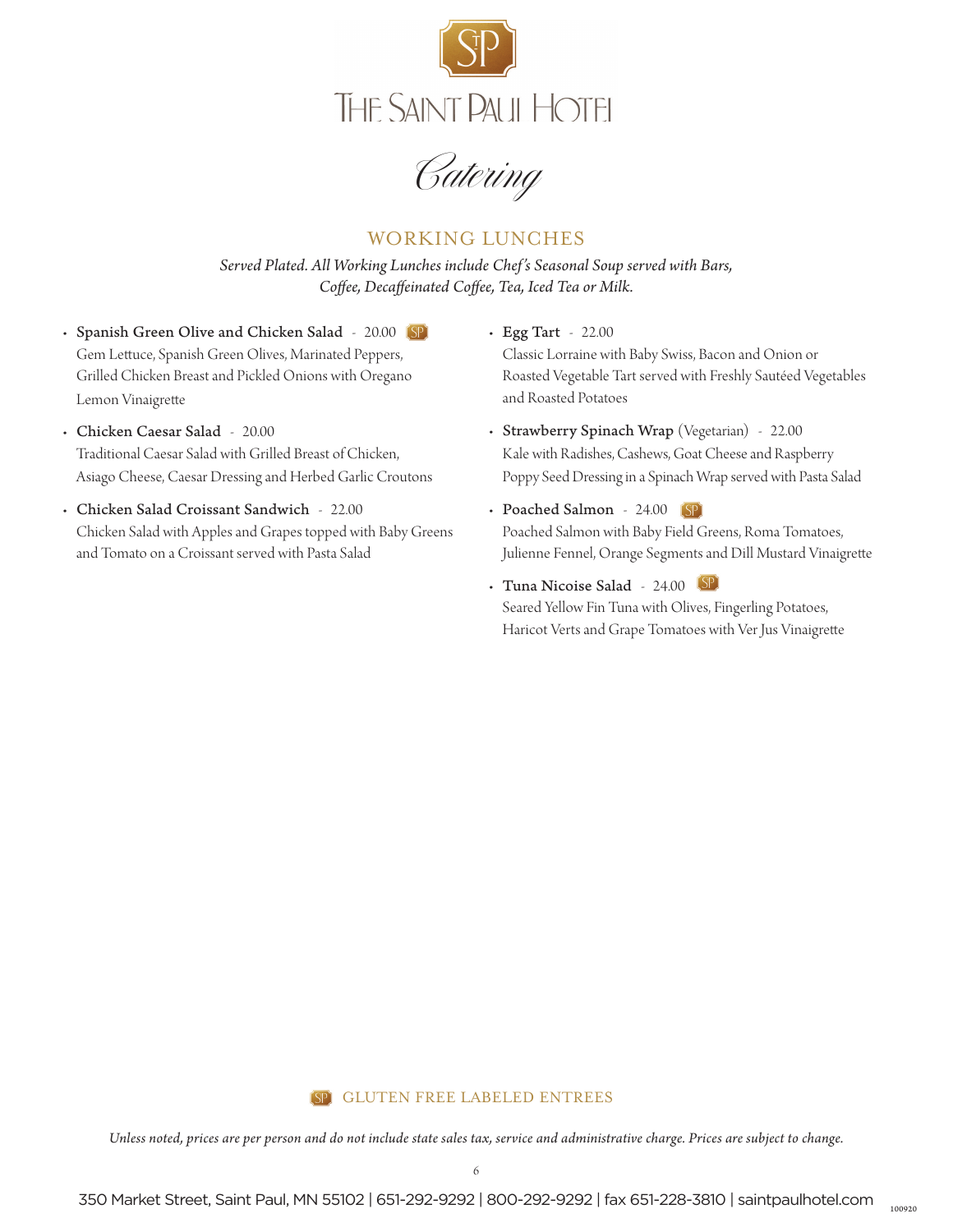

Catering

## BOXED LUNCHES

*Server Attendant Fee 125.00 per server, per 50 people. Stations are presented for two hours.* 

#### THE SAINT PAUL EXECUTIVE BOXED LUNCH

*Lunch includes Sandwich, Whole Fresh Fruit, Choice of Pasta Salad or Kettle Fried Potato Chips, House Baked Cookie and Soft Drink.*

- Choice of Two Sandwiches 25.95
- Choice of Three Sandwiches 26.95

### **SANDWICHES**

- Smoked Turkey with Apricot Bacon Jam and Lettuce on Ciabatta
- Chicken Salad with Apples, Grapes, Bibb Lettuce and Tomato on a Croissant
- Black Forest Ham and Pastrami with Baby Greens, Fresh Dill, Stone Ground Mustard and Mayonnaise on a Kaiser Roll
- Oven Roasted Turkey and Provolone with Romaine Lettuce, Tomatoes and Sundried Tomato Pesto Mayonnaise on Ciabatta
- Rare Roast Beef and Smoked Gouda with Shaved Onion and Chimichurri Aioli on a Kaiser Roll
- Strawberry Spinach Wrap (Vegetarian) Kale with Radishes, Cashews, Goat Cheese and Raspberry Poppy Seed Dressing in a Spinach Wrap

#### BOXED SALAD

*Lunch includes Salad, Roll, Whole Fresh Fruit, House Baked Cookie and Soft Drink.*

• Choice of One Salad - 25.95

#### SALADS

- Chicken Caesar Salad Traditional Caesar Salad with Grilled Breast of Chicken, Asiago Cheese, Caesar Dressing and Herbed Garlic Croutons
- Tuna Nicoise Salad Seared Yellow Fin Tuna with Olives, Fingerling Potatoes, Haricot Verts and Grape Tomatoes with Ver Jus Vinaigrette
- Spanish Green Olive and Chicken Salad Gem Lettuce, Spanish Green Olives, Marinated Peppers, Grilled Chicken Breast and Pickled Onions with Oregano Lemon Vinaigrette

#### GLUTEN FREE LABELED ENTREES $(SP)$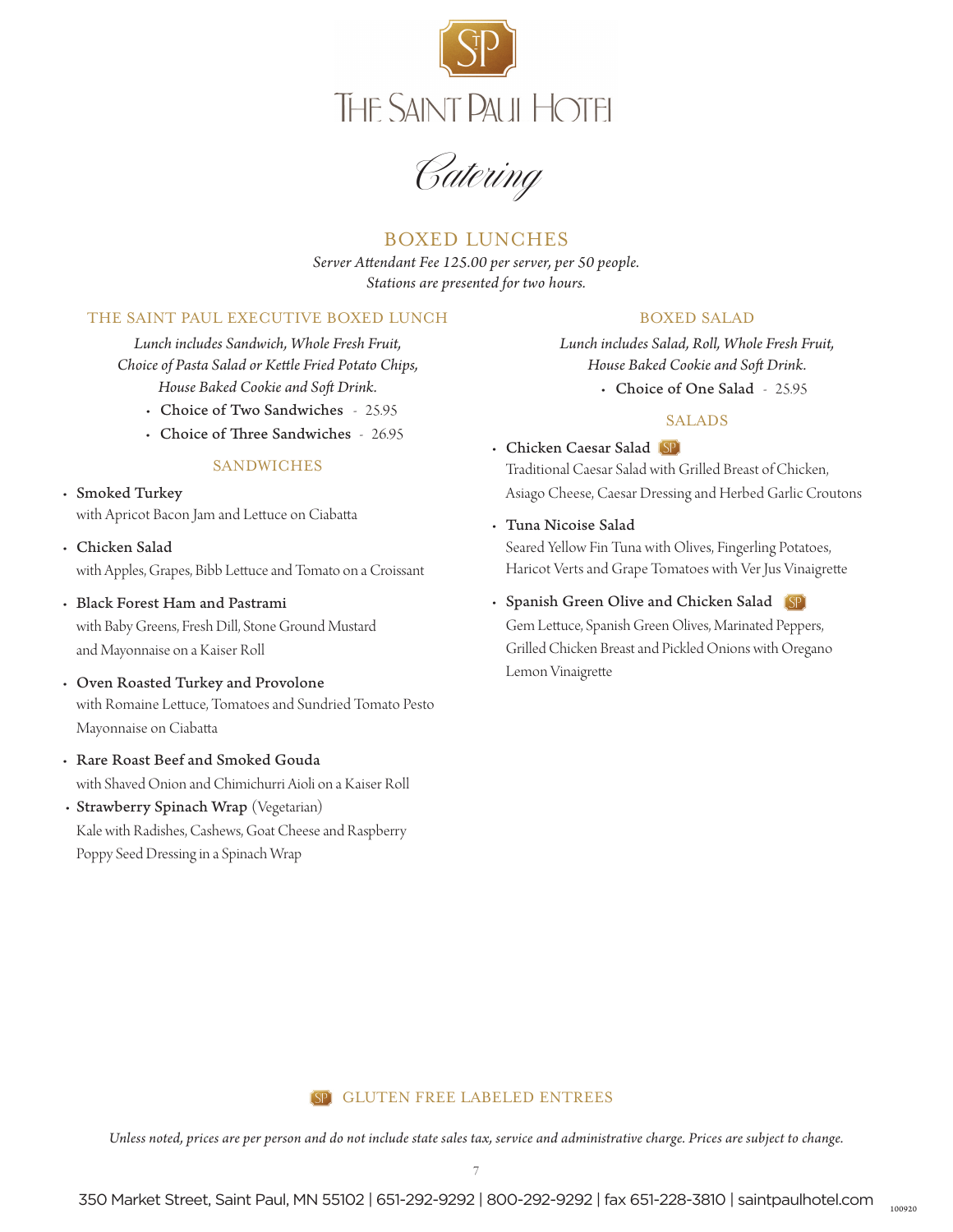

Catering

# SEASONAL AFTERNOON TEA

*Afternoon Teas have a 20 person minimum.*

### CHEF'S CUSTOM TEA MENU

• Five Course Traditional Tea - 34.95 *First Course* Finger Sandwiches and Canapes

 *Second Course* Small Plate Mini Course

 *Third Course* Seasonal Scone

 *Fourth Course* Sweet Course

*Fifth Course* Feature Dessert Course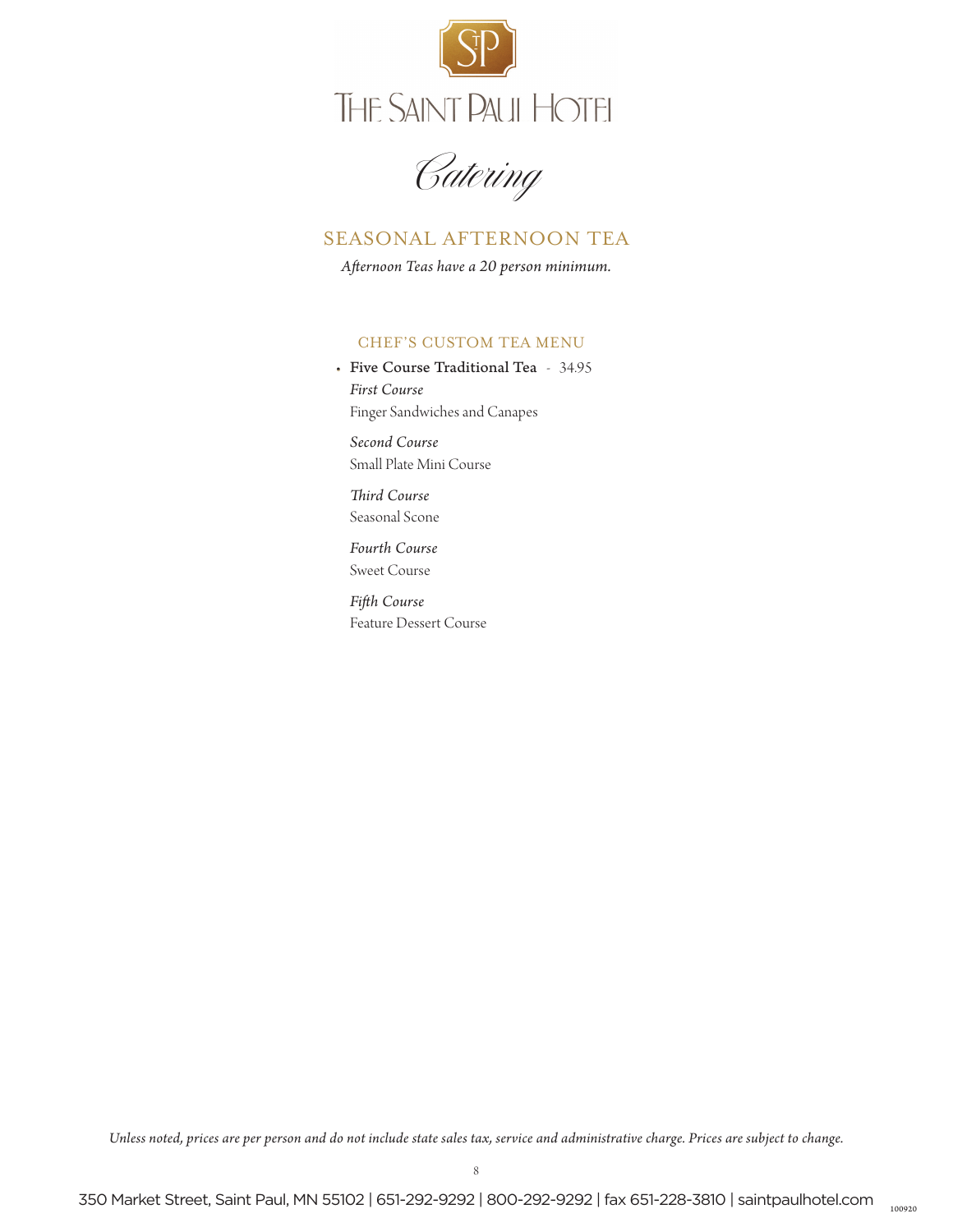

Catering

# RECEPTION SPECIALTIES

*Reception Specialties presented as a display and Server attended. Server Attendant Fee 125.00 per server, per station. Stations are presented for two hours.* 

### COLD CANAPÉS

- Cold Canapés 36.00 per dozen
- Cherry Mousse with Crispy Prosciutto in Petite Tart
- Caprese Skewers [SP]
- Cucumber Cup with Benedictine and Pimentos (SP)
- Marinated Olive Skewer [SP]
- Oven Dried Mini Heirloom Tomatoes on Baguette with Fresh Mozzarella
- Old Fashioned Deviled Eggs with Asparagus (SP)
- Peppered Pork Tenderloin on Buttermilk Biscuits with Tart Apples
- Pork Rillettes on Pretzel Crostini with Violet Mustard
- Cold Canapés 46.00 per dozen
- Asparagus Pate with Serrano Ham on Pumpernickel
- Balsamic and Tomato Deviled Eggs (SP)
- Crostini with Cambozola and Roasted Grapes
- Grilled Shrimp with Romesco and Micro Greens on a Rosemary Cracker
- Polenta Cake with Goat Cheese and Tomato Confit (SP)
- Seared Ahi Tuna with Wasabi Aioli and Fried Ginger (SP)
- Tenderloin of Beef with Shiitake Gherkin Salad on Risotto Croquettes
- Toasted Sesame Crab Roll Sushi with Wasabi
- Tuna Tartare on Wonton Crisp
- Cold Canapés 56.00 per dozen
- Apricot Tarragon Bacon Jam with Herb Goat Cheese Flat Bread
- House Smoked Duck Breast on Focaccia with Orange Marmalade and Whipped Parmesan
- Mushroom Crusted Beef Tenderloin on Rye Cracker with Chive Mousse and Pickled Onions
- Seared Rare Tuna with Saffron Aioli & Olives on Baguette
- Shrimp Cocktail (SP)
- Stuffed Poached Pear with Blue Cheese Mousse

### GLUTEN FREE LABELED ENTREES

*Unless noted, prices are per person and do not include state sales tax, service and administrative charge. Prices are subject to change.*

### WARM HORS D'OEUVRES

- Warm Hors d'oeuvres 46.00 per dozen
- Assorted Mini Quiche
- Brandied Apricots with Cambozola Cheese in Phyllo Cups
- Baked Meatballs with Chile Apricot Glaze
- Baked Meatballs with Cognac Peppercorn Demi-Glace
- Baked Wild Rice Meatballs served with Smokehouse BBQ Sauce
- Chicken Arancinis with House Marinara
- Mushroom Arancinis with Rosemary Aioli
- Chicken Satay with Thai Peanut Sauce
- Pork Char Siu Satay with Chinese BBQ Sauce
- Stuffed Mushroom Caps with Spinach and Goat Cheese
- Wild Rice Meatballs served with Smokehouse BBQ Sauce
- Stuffed Mushroom Caps with Wild Rice Sausage
- Warm Hors d'oeuvres 56.00 per dozen
- Artichoke Beignets
- Bacon Wrapped Dates (SP)
- Baked Bouche with Raspberry Preserves and Brie Cheese
- Bacon Wrapped Scallops
- Coconut Shrimp with Sweet Chili Sauce
- Crab Cakes with Citrus Aioli
- Crab Potato Croquette with Spicy Remoulade
- Pot stickers with Soy Ginger Sauce
- Puff Pastry with Tenderloin Tips and Mushroom Duxelle
- Vegetable Spring Rolls with Plum Sauce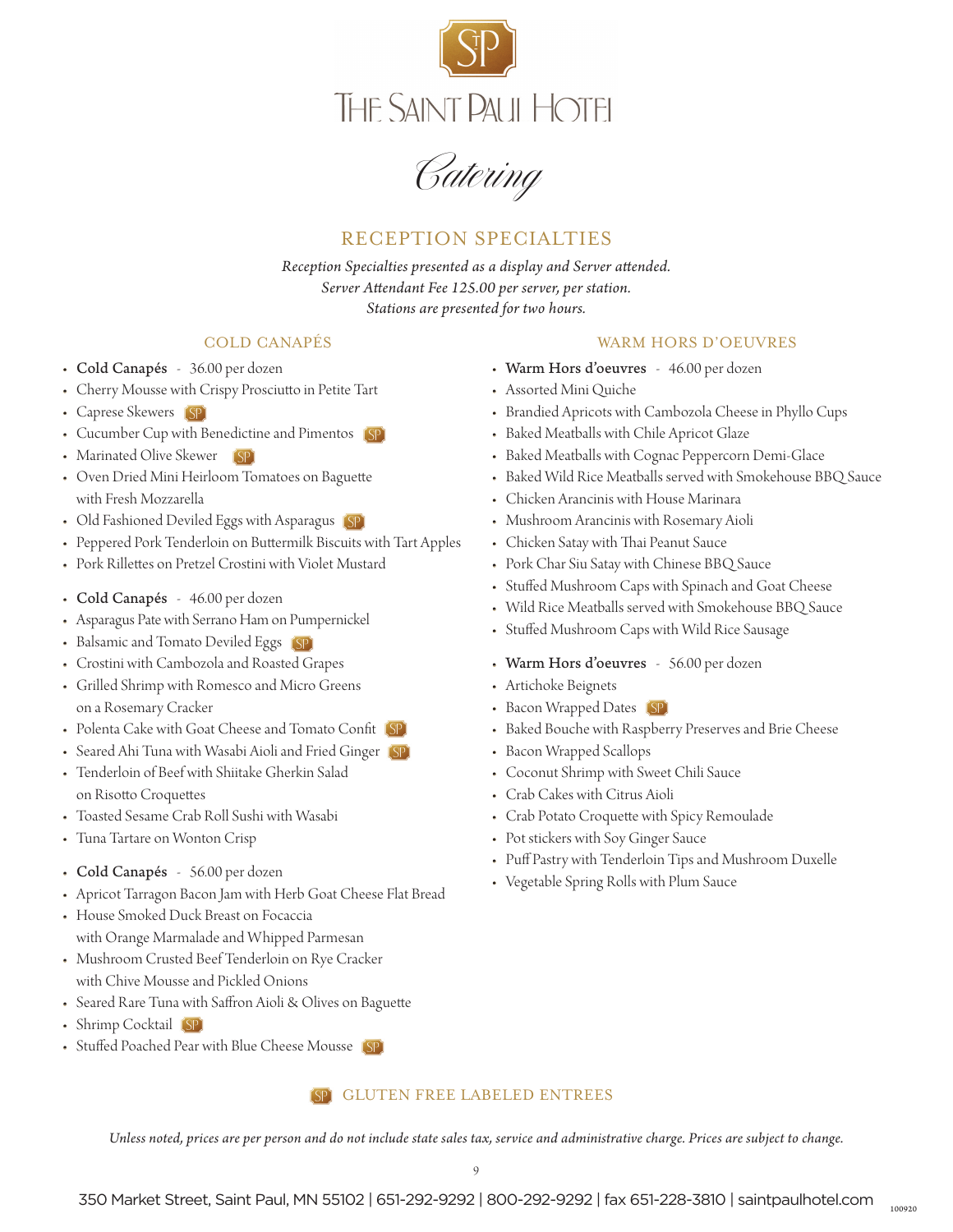

Catering

# RECEPTION SPECIALTIES *CONTINUED*

### CUSTOM DISPLAY TABLES

*Reception Specialties presented as a display and Server attended. Server Attendant Fee 125.00 per server, per station. Stations are presented for two hours.*

### SMALL COMPOSED PLATES

- European Cheese and Meat Plate with Fruit Garnishes 4.00 each
- Vegetable Plate with Goat Cheese Hummus 3.00 each
- Sushi Plate with California and Spicy Tuna Roll 4.00 each (SP)
- Tuna Nagiri Sushi Plate 4.00 each
- Cheese Plate with Fig Jam 3.00 each
- Fruit Skewer with Yogurt Dip 3.00 each

#### ASIAN SPOONS

- Ahi Tuna with Saffron Aioli and Fennel Slaw 4.00 each
- Lamb Loin with Fig Jam and Mint 4.00 each (SP)
- Pork Tenderloin with Apple Slaw 4.00 each [SP]
- Seared Beef Tenderloin with Chimichurri and Fried Tortillas - 4.00 each [SP]
- Grilled Lobster Medallions with Avocado Salsa 6.00 each

#### MINI PILSNER GLASSES

- Miniature Crudité with Avocado Ranch Dressing 3.00 each
- Crab Claw Sampler with Horseradish Cocktail Sauce 5.00 each
- Shrimp Sampler with Virgin Mary Bloody Mary Mix 5.00 each

#### MINI POTS

#### SALADS

- Baby Field Greens with Poached Pear and Blue Cheese 3.00 each
- Heirloom Tomato and Smoked Mozzarella Salad 4.00 each
- Watermelon Crab Salad 4.00 each

#### HOT

- Beef Bourguignon with Mashed Potatoes 6.00 each
- Braised Duck with Polenta 6.00 each
- Warm Brussel Sprout-Apple Salad 6.00 each
- Wild Mushrooms with Polenta 6.00 each (SP)

### RECEPTION PACKAGES

*All Reception Packages include two Hors d'oeuvres per person. Server Attendant Fee 125.00 per server, per station. Stations are presented for two hours.*

#### HORS D'OEUVRES PACKAGES

• Hors d'oeuvres Package I - 38.95

International Cheese Composed Plates Garden Vegetables with Sundried Tomato Hummus and Naan Bread Salty Cocktail Snacks and Nuts Seasonal Fresh Fruit Skewers

#### *Warm Hors d'oeuvres:*

- Bacon Wrapped Scallops
- Baked Meatballs with Chile-Apricot Glaze
- Mushroom Arancinis
- Hors d'oeuvres Package II 54.95

 Assorted Sushi Rolls to include California, Spicy Tuna and Salmon Braised Short Rib Sliders with Condiments Specialty Cheese and Cured Meat Composed Plates

#### GLUTEN FREE LABELED ENTREES

Hors d'oeuvres Supplements

*Cold Canapes: Choice of Two*

- Balsamic and Tomato Deviled Egg
- Oven Dried Heirloom Tomato Baguette
- Crostini with Torched Cambozola and Roasted Grapes
- Pork Rillettes on Pretzel Crostini with Violet Mustard
- Caprese Skewers
- Seared Rare Tuna with Saffron Aioli & Olives on Baguette

100920

#### *Hot Canapes: Choice of Two*

- Chicken Satays with Thai Peanut Sauce
- Baked Meatballs with Chile Apricot Glaze
- Vegetables Spring Rolls
- Coconut Shrimp with Sweet Chili Sauce
- Mini Beef Wellington
- Artichoke Beignet

*Unless noted, prices are per person and do not include state sales tax, service and administrative charge. Prices are subject to change.*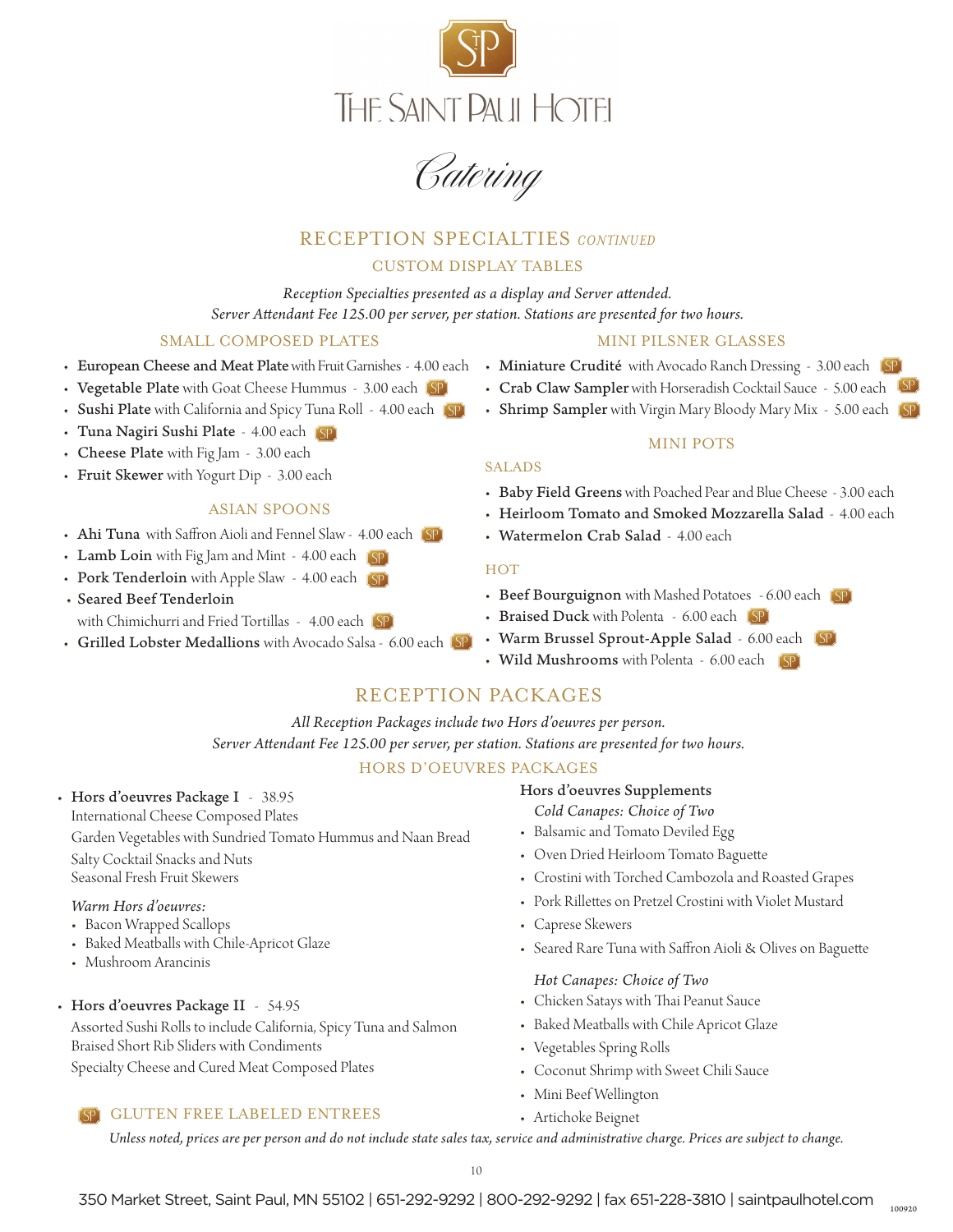

Catering

## SPECIALTY DESSERT STATIONS

*Server Attendant Fee 125.00 per server, per station. Stations are presented for two hours.*

### DESSERT DISPLAYS AND STATIONS

- Cupcake Station 200.00 per station *Serves approximately 50 people* Double Chocolate, Chocolate Peanut Butter, Raspberry and Caramel Cupcakes
- Miniature Mousse Station 200.00 per station *Serves approximately 50 people* Chocolate Mousse, Lemon Blueberry Mousse with Graham Cracker Crumble, Raspberry Mousse with Fresh Raspberries, Chocolate Caramel and a Seasonal Chef 's Choice Served in a Mousse Cups
- Dessert Tasting Station 200.00 per station *Serves approximately 50 people* Display of Dessert Shots, Assorted NYC Style Cheesecakes with Chef Choice Toppings and Garnishes, Assorted Tarts with Fruit and Cream Pies
- Ice Cream Sundae Station 275.00 per station *Serves approximately 50 people* Choice of One: Lemon Sorbet, Raspberry Sorbet, Chocolate Ice Cream and Vanilla Ice Cream with Toasted Coconut, Crushed Oreos, Pecan Pieces, Chocolate Sauce, Cherries and Whipped Cream
- Miniature Dessert Display 10.00 per person Assorted Miniature Desserts including Éclairs, Tartlets, Cheese Cakes, Truffles and Chocolate Dipped Fruits Coffee and Decaffeinated Coffee

#### CHEF ATTENDED DESSERT STATIONS

*Made to Order Chef Attended Stations. Chef Attendant Fee 150.00 per chef, per 50 people. Stations are presented for two hours.* 

- Mini Crème Brûlée Station 175.00 per station *Serves approximately 50 people* Chocolate, Caramel and Classic Vanilla Crème Brûlée, Caramelized by the Chef and Garnished with Fresh Fruits
- Ice Cream Sandwich Station 8.00 per person Served with Chocolate Chip, Peanut Butter and Classic Sugar Cookies, Vanilla Ice Cream, Chocolate Sauce, Caramel Sauce, Raspberry Sauce, Cookie Crumbles, Sprinkles, Chocolate Curls, Whipped Cream and Cherries
- Classic Flambé Station 9.00 per person Choice of One: Classic Bananas Foster, Cherries Jubilee or Peach Melba served over Vanilla Bean Ice Cream
- Mini Donut Station 10.00 per person Cinnamon Donuts Flambéed in Apple Brandy, served with Caramel Sauce and Vanilla Ice Cream
- Liquid Nitrogen Station 10.00 per person Choice of one: Frozen Fruit Skewers or Fruit Puffs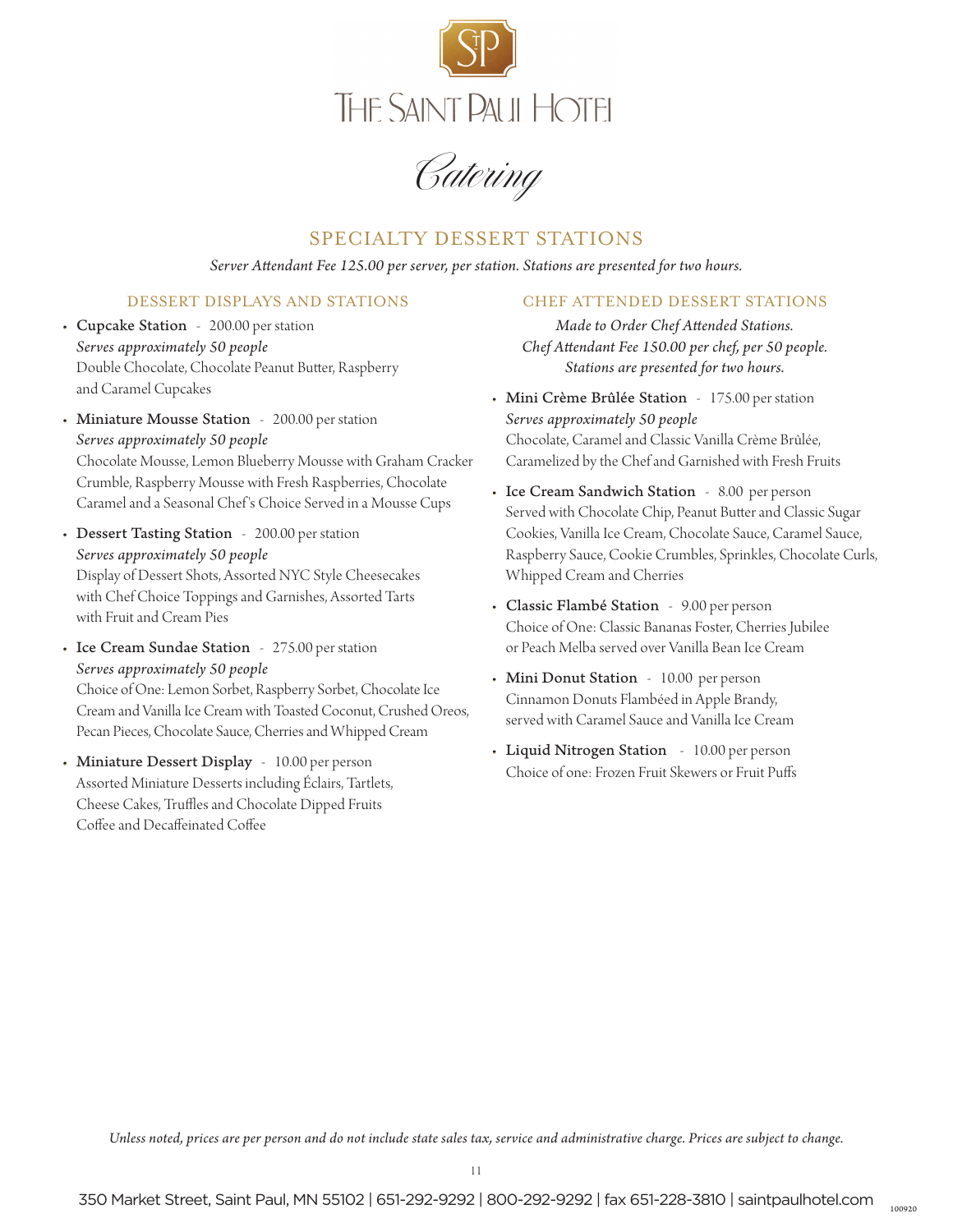

Catering

# CHEF'S CARVING TABLE

*Includes an Assortment of Petite Rolls. Made to Order Chef Attended Stations. Chef Attendant Fee 150.00 per chef, per 50 people. Carving Tables are presented for two hours.*

- Roasted Turkey Breast 150.00 (SP) *Serves approximately 20 people* Roasted Turkey Breast with Violet Mustard, Mayonnaise and Cranberry Orange Relish
- Blackened Salmon 250.00 SP *Serves approximately 25 people* Blackened Salmon with Lemon Aioli, Pickled Fennel and Dill Crème Fraiche
- Mojo Marinated Grilled Pork Loin 250.00 (SP) *Serves approximately 25 people* Charred Pineapple Salsa and Chimichurri
- Glazed Ham 250.00 (SP) *Serves approximately 50 people* Pit Ham Glazed with Cherry and Pineapple with Whole Grain Mustard and Citrus Mayonnaise
- Beef Torta Station 300.00 *Serves approximately 25 people* Hand Shaved Beef with Stewed Peppers and Onions, Chihuahua Cheese with Cilantro Tomato Fondue
- Smoked Beef Short Rib 400.00 SP *Serves approximately 25 people* Smoked Beef Short Rib with Creamed Horseradish, Spicy Mustard and Herbed Mayonnaise
- Herb Crusted Prime Rib 500.00 *Serves approximately 25 people* Herb Crusted Prime Rib with Creamed Horseradish, Spicy Mustard and Herbed Mayonnaise

# MADE TO ORDER CHEF ATTENDED STATIONS

*Small Plate Presentation. Chef Attendant Fee 150.00 per chef, per 50 people. Stations presented for two hours. Minimum 25 people.*

- Pan Fry Noodle Station 8.00 per person Rice Noodles with Napa Cabbage, Bean Sprouts, Carrots, Scallions, Red Peppers, Shiitake Mushrooms with a Choice of Shrimp or Chicken. Served with Limes, Cilantro, Crushed Peanuts, Fish Sauce and Sriracha
- Crab Cake Station 10.00 per person Seared Crab Cakes, Sweet Corn and Kale Salad with Lime Vinaigrette
- Street Tacos 10.00 per person Barbacoa and Carnitas with Queso Fresco, Fresh Radishes, Onions, Tomatoes, Salsa Verde, Fire Roasted Salsa and Lime Crema on Flour Tortillas
- Pasta Station 10.00 per person Choice of One Pasta: Farfalle, Penne and Campanelle Pasta (Whole wheat option for Penne) Choice of One Protein: Shrimp, Chicken or Sausage Choice of Three Vegetables: Spinach, Onions, Peppers, Asparagus, Mushrooms, Tomatoes, Artichokes, Zucchini and Yellow Squash Choice of One Sauce: Pesto (Traditional or Sundried Tomato), Parmesan Cream, House Made Marinara and Salsa Verde. Served with Shaved Parmesan, Fresh Cracked Pepper, Red Pepper Flakes and EVVO
- Lamb Loin Station 12.00 per person Sous Vide Lamb Loin with Rosemary and Mint served on Naan Bread with a Choice of Tzatziki and Harissa Tomato Jam
- Creole Shrimp 12.00 per person Blackened Shrimp with a Sausage Creole Sauce and Saffron Rice

#### GLUTEN FREE LABELED ENTREES

*Unless noted, prices are per person and do not include state sales tax, service and administrative charge. Prices are subject to change.*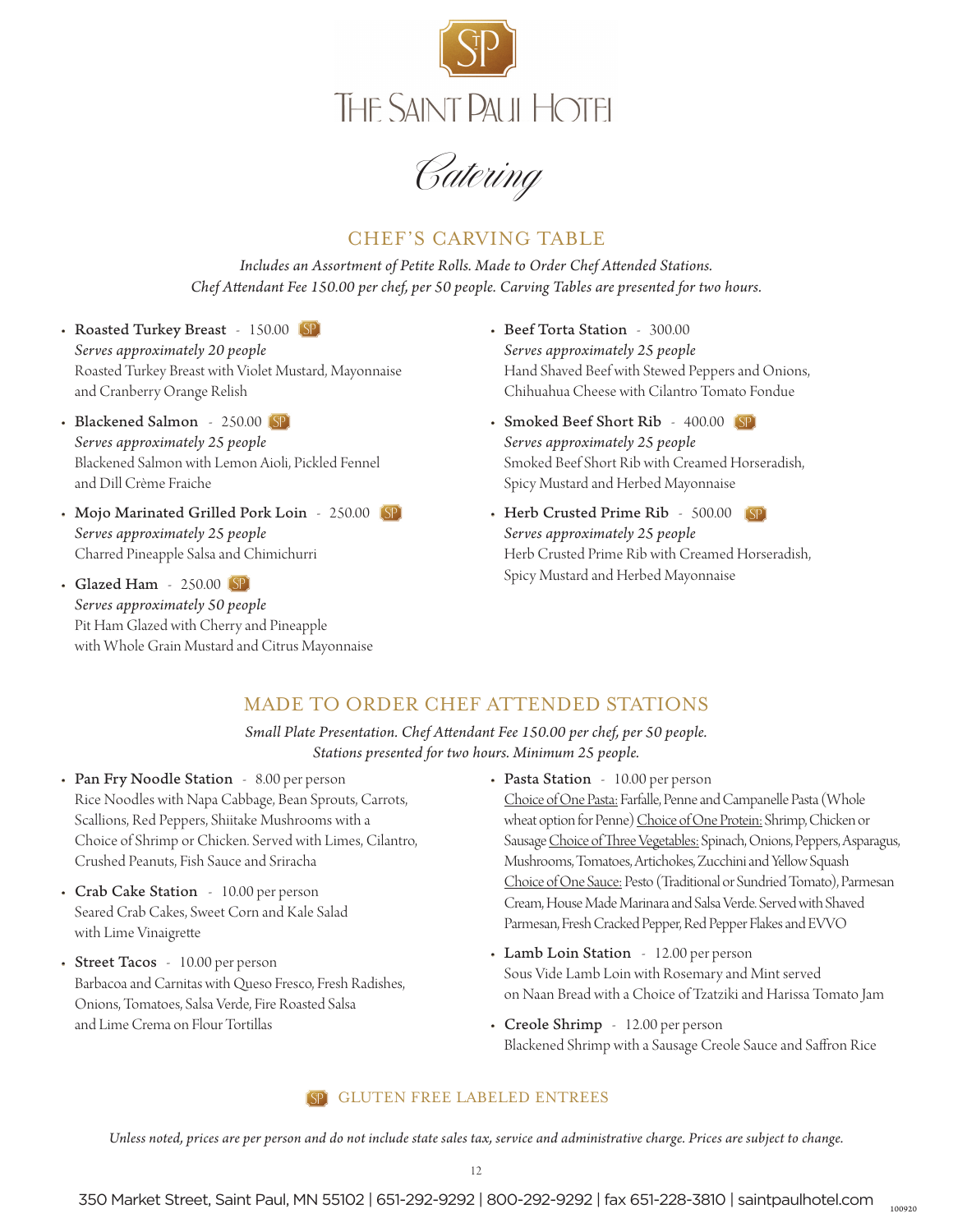

Catering

# PLATED DINNERS

*All Entrees include a choice of Soup or Salad, Rolls, Dessert, Coffee, Decaffeinated Coffee, Tea, Iced Tea or Milk. Inquire with your Catering Manager about unique options to customize your Dinner. All Entrees served with Chef's choice of Starch and Vegetable.*

#### BEEF ENTRÉES

- Beef Short Rib 37.95 (SP) Braised Beef Short Rib with Braising Reduction
- Grilled Filet of Beef 49.95 Grilled Filet of Beef with Red Wine Sauce
- Seared Filet of Beef 57.95 Filet of Beef with Lobster Beurre Blanc
- Grilled Filet of Beef 49.95 Grilled Filet of Beef with au Poivre Sauce

#### PORK, VEAL & LAMB ENTRÉES

- Pork Tenderloin 32.95 Roasted Pork Tenderloin stuffed with Sausage and Cornbread and a Mustard Demi-Glace
- Grilled Pork Chop 34.95 Grilled Pork Chop with Peach Chile Glaze
- Seared Veal Medallions 52.95 Veal Medallions with Madeira Wine Glace
- Veal Osso Bucco 54.95 (SP) Stout Braised Veal Shank with Veal Jus
- Roasted Rack of Lamb 69.95 Lamb Chops paired with Honey Harissa Sauce

#### CHICKEN ENTRÉES

- Breast of Chicken Piccata 29.95 Breast of Chicken Piccata in a Light Lemon Caper Sauce
- Cherry Chicken 30.95 (SP) Cherry Glazed Chicken Breast with Cherry Gastrique
- Balsamic Glazed Chicken 30.95 (SP) Balsamic Glazed Chicken
- Chicken Pomodoro 32.95 Seared Breast of Chicken with Tomato Bruschetta
- Pistachio Crusted Breast of Chicken 32.95 Pistachio Crusted Chicken with a Cranberry Orange Sauce
- Roasted Chicken 33.95 (SP) Seared Chicken Breast with a Sherry Chicken Jus

#### GLUTEN FREE LABELED ENTREES

*Unless noted, prices are per person and do not include state sales tax, service and administrative charge. Prices are subject to change.*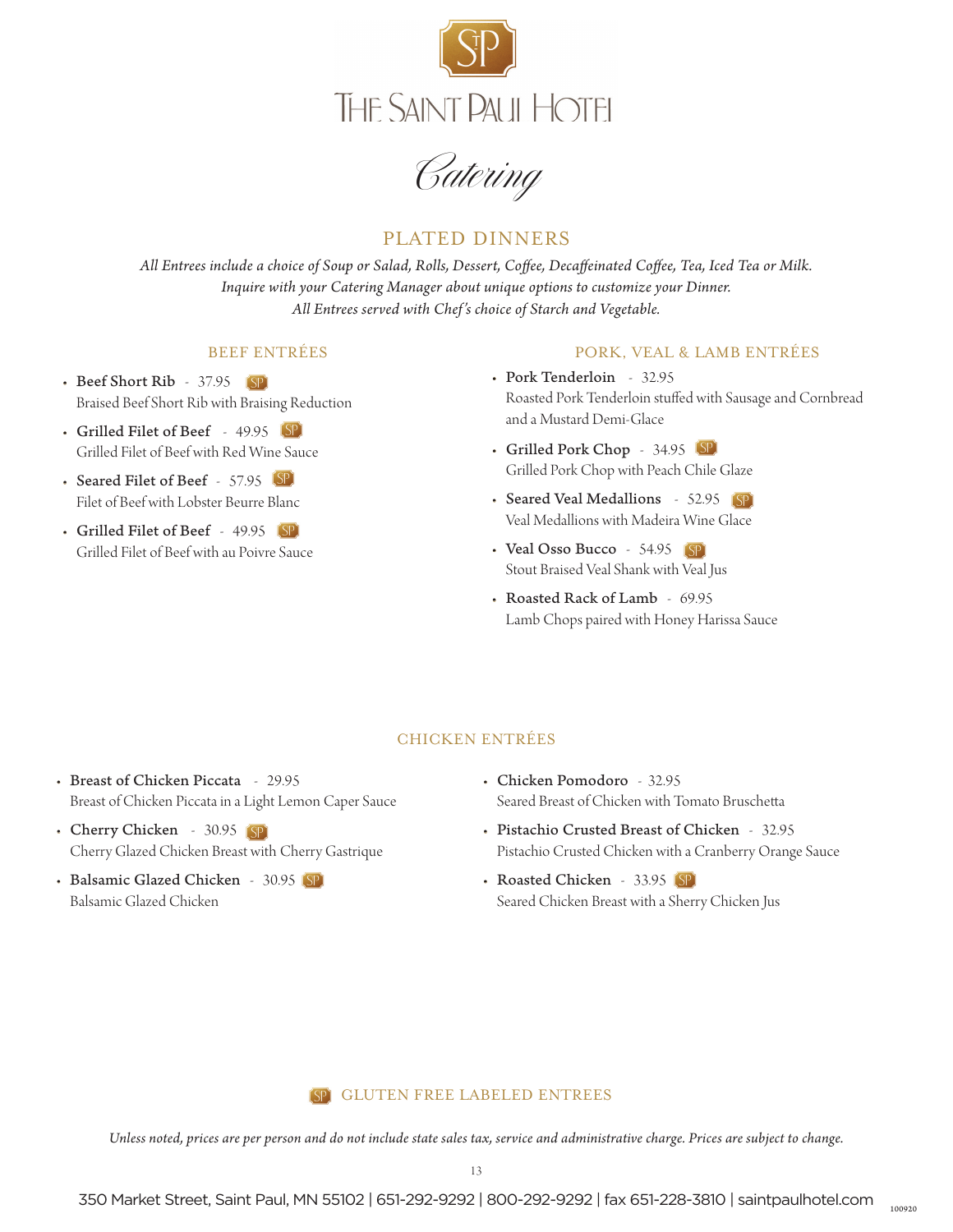

Catering

### PLATED DINNERS *CONTINUED*

*All Entrees include a choice of Soup or Salad, Rolls, Dessert, Coffee, Decaffeinated Coffee, Tea, Iced Tea or Milk. All Entrees served with Chef's choice of Starch and Vegetable.*

#### FISH & SEAFOOD ENTRÉES

### • Stuffed Sole - 36.95 Crab Stuffed Sole served with Spinach Cream Sauce

- Shrimp Scampi 38.95 Sautéed Shrimp served with Tomato Broth
- Grilled Salmon Beurre Blanc 38.95 Grilled Salmon with Dill Lemon Caper Butter Sauce
- Parmesan Crusted Salmon 44.95 Parmesan Crusted Salmon with a Tomato Jam
- Corn Meal Crusted Walleye 44.95 (SP) Pan Seared Walleye, Lemon Cream Sauce
- Parmesan Lemon Pepper Crusted Walleye 45.95 Pan Seared Walleye with Riesling Butter Sauce

#### VEGETARIAN ENTRÉES

- Blackened Tofu 24.95 *(Vegan)* Edamame Corn Succotash, Sautéed Arugula and Red Pepper Purée
- Eggplant Involtini 25.95 *(Vegan)* Eggplant filled with Tofu "Ricotta", Basil Lentil Pilaf and House-Made Marinara Sauce
- Savory Stuffed Crepe 25.95 House-Made Crepes with Basil Ricotta Filling, Roasted Radishes, Asparagus and Shaved Carrots with a Brown Butter Sauce
- Eggplant Parmesan 25.95 Parmesan Crusted Eggplant served with Herb Risotto, Tomato Puree and Shaved Parmesan
- Ricotta Gnocchi 27.95 Hand Made Ricotta Gnocchi, Sweet Pea Purée, Sweet Peppers, Beech Mushrooms and Mascarpone Cream

100920

• Braised Carrot Tornadoes - 27.95 *(Vegan)* Moroccan Cous Cous, Romanesco and Tomatoes with Red Wine Vegetable Glace

#### **SP** GLUTEN FREE LABELED ENTREES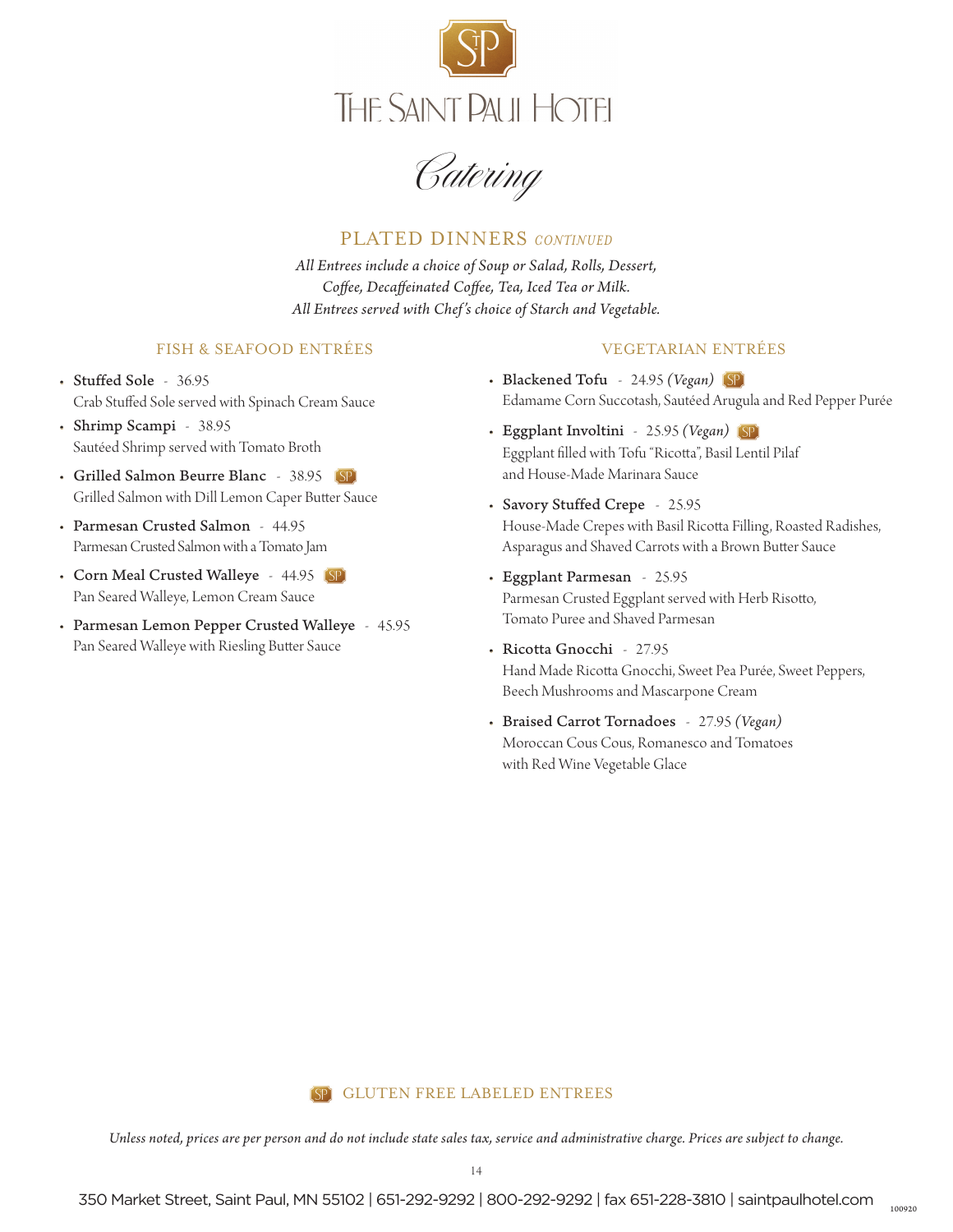

Catering

### PLATED DINNERS *CONTINUED*

*All Entrees include a choice of Soup or Salad, Rolls, Dessert, Coffee, Decaffeinated Coffee, Tea, Iced Tea or Milk. All Entrees served with Chef's choice of Starch and Vegetable.*

#### DUETS

- Chicken and Shrimp 44.95 Roulade of Sage Sausage Stuffed Chicken paired with Shrimp and Herb Tomato Butter
- Filet of Beef and Chicken 46.95 Filet of Beef and Chicken with Hunter Sauce
- Filet of Beef and Vegetable Stuffed Sole 51.95 Filet of Beef and Vegetable Stuffed Sole, Spinach Cream Sauce
- Filet of Beef and Fillet of Parmesan Crusted Salmon 52.95 Filet of Beef and Fillet of Parmesan Crusted Salmon with Romesco Sauce
- Filet of Beef and Fillet of Salmon 52.95 Filet of Beef and Fillet of Salmon with Lemon Thyme Sauce
- Petite Filet of Beef and Prawn 53.95 Petite Filet of Beef and Prawns with a Basil Cream Sauce
- Filet of Beef and Maryland Crab Cake 53.95 Filet of Beef and Maryland Crab Cake with Stone Ground Dijon Cream
- Filet of Beef and Lemon Herb Crusted Walleye 54.95 Prosciutto Wrapped Filet of Beef with Red Wine Demi-Glace and Lemon Herb Crusted Walleye
- Filet of Beef and Lobster 69.95 Filet of Beef and Lobster with Drawn Butter

### DINNER ACCOMPANIMENTS

*Included in your Entrée price, your choice of a Soup or Salad.*

#### SOUPS

- Cream of Minnesota Wild Rice
- Tomato Basil Bisque
- Cauliflower Bisque (SP)
- Carrot Ginger Soup (SP)
- Potato Leek Soup (SP)
- Chef 's Seasonal Soup

#### SALADS

- Field Greens with Carrots, Tomatoes, Cucumbers and Dijon Vinaigrette
- Hearts of Romaine with Grilled Herb Bread and Traditional Caesar Dressing
- Wedge of Iceberg Lettuce with Diced Eggs, Hardwood Smoked Bacon and Tomatoes served with Buttermilk Dressing
- Kale Lettuce Mix Wrapped in Cucumber with Roasted Grapes, Almonds, Feta and Raspberry Vinaigrette
- Beet Salad with Goat Cheese, Mixed Greens and a Honey-Walnut Vinaigrette

#### DESSERTS

*Chef's choice of Dessert*

### GLUTEN FREE LABELED ENTREES

*Unless noted, prices are per person and do not include state sales tax, service and administrative charge. Prices are subject to change.*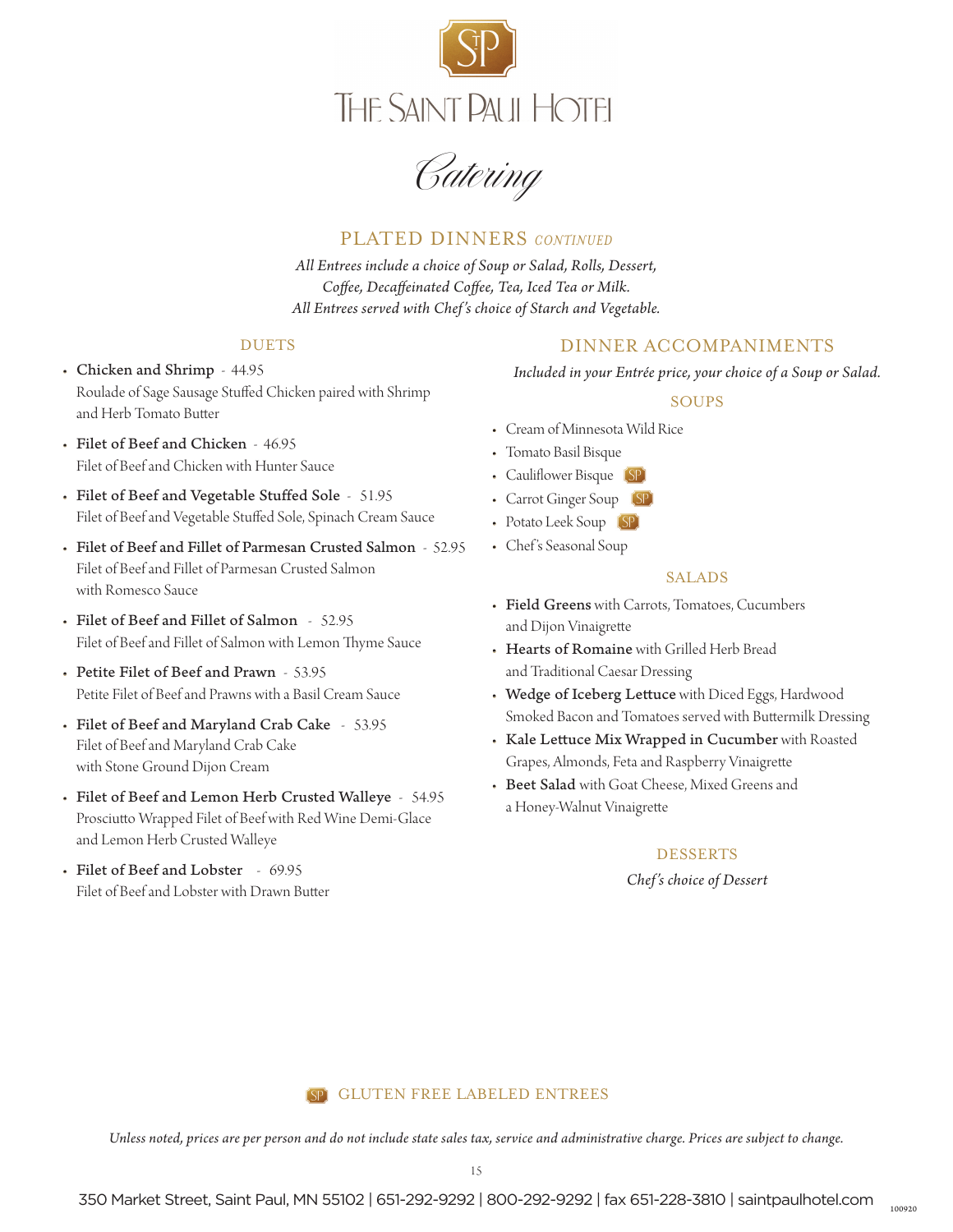

Catering

# A LA CARTE DINNERS

*We offer a variety of A La Carte Dinners for 5 to 40 guests. Each Dinner specifies a minimum number of people. Each person will have choice of Entrée the night of event. Vegetarian Entrées will need to be pre-ordered. All Dinners include Dessert.*

- The Lexington 51.95 *Minimum of 15 people / Maximum of 40 people* Cream of Minnesota Wild Rice Soup Beet Salad with Goat Cheese, Cucumbers, Toasted Pistachios and Cranberry Vinaigrette *Choice of Three Entrées:*
	- Filet of Beef with Red Wine Bacon Sauce and Smoked Oyster Mushrooms
	- Pan Seared Corn Meal Crusted Walleye with Lemon Dill Sauce, Sautéed Spinach and Pickled Shallots
	- Pan Seared Chicken Breast with Gooseberry Sauce and Spiced Wine Braised Fennel *All Entrées served with* Chef 's choice of Starch and Seasonal Vegetable Chef 's Choice of Dessert Freshly Baked Rolls and Butter Coffee, Decaffeinated Coffee, Tea or Milk
- Cathedral Hill 53.95
	- *Minimum of 5 people / Maximum of 40 people* Portabella Ravioli with, Parmesan Cream, Cremini Mushrooms and Roasted Red Pepper Foam Tomato Carpaccio Salad with Marinated Tomatoes, Burrata Cheese, Fresh Herbs, Frisee, Pickled Onions and Olives *Choice of Three Entrées:*
	- Seared Bay Scallops with Tomato Saffron Broth and Fried Leeks
	- Tournedos of Beef with Wild Mushrooms and Red Wine Demi
	- Chicken Lambrusco with Fried Capers
	- *All Entrées served with* Chef 's choice of Starch and Seasonal Vegetable Chef 's Choice of Dessert Freshly Baked Rolls and Butter
	- Coffee, Decaffeinated Coffee, Tea or Milk
- Ordway 57.95 *Minimum of 5 people / Maximum of 40 people* French Onion Soup Burgundy Bibb Lettuce with Dried Figs, Radishes, Blue Cheese Mousse and Fine Herbs Vinaigrette *Choice of Three Entrées:*
	- Sliced Beef Tenderloin Caramelized Pearl Onions, Brandied Lobster Cream and Green Oil
	- Mushroom Crusted Salmon Grilled Scallions and Citrus Brown Butter
- Seared Breast of Duck with Cherry Gastrique, Burgundy Cherries and Wilted Arugula *All Entrées served with* Chef 's choice of Starch and Seasonal Vegetable Chef 's Choice of Dessert Freshly Baked Rolls and Butter Coffee, Decaffeinated Coffee, Tea or Milk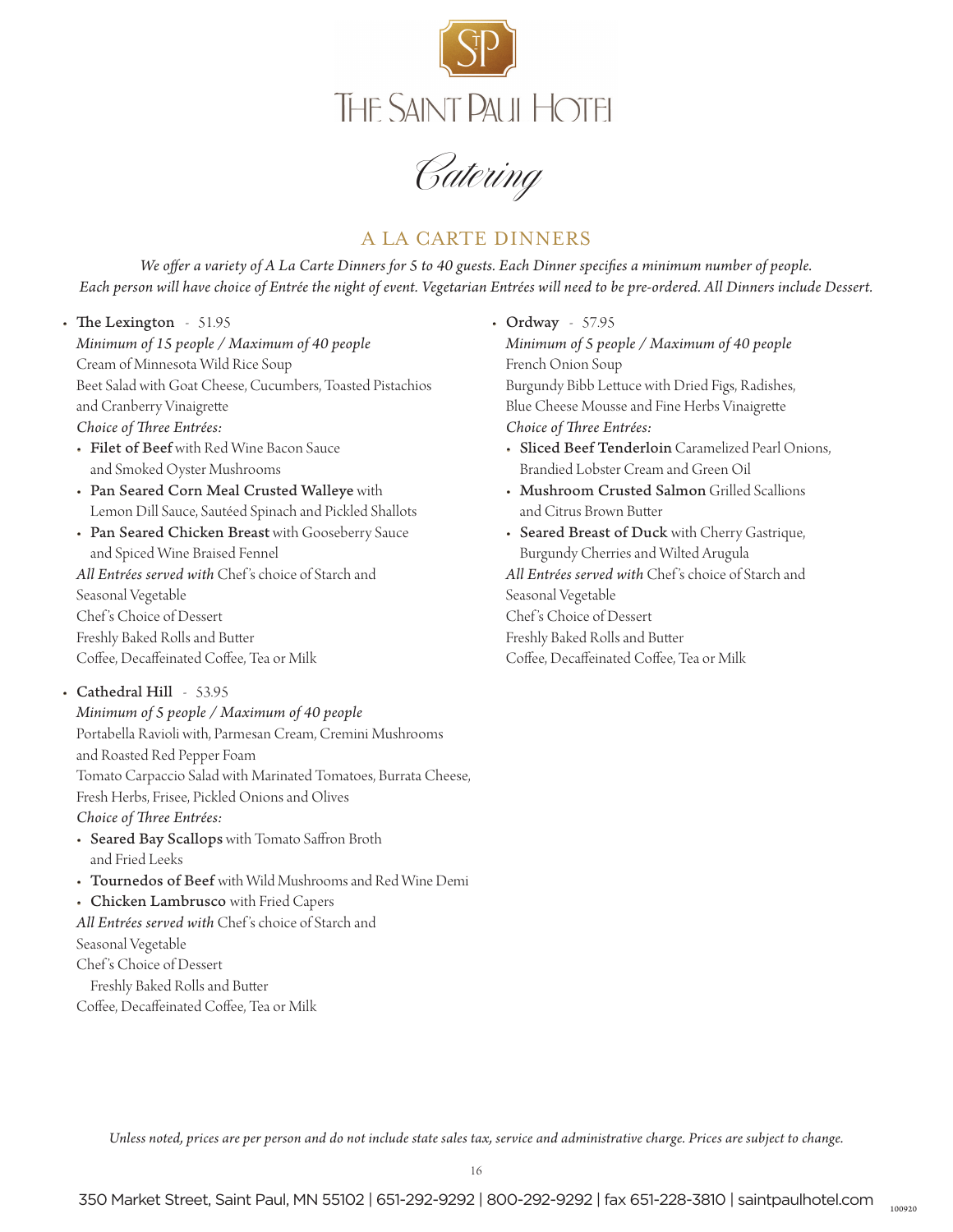

Catering

# A LA CARTE DINNERS *CONTINUED*

*We offer a variety of A La Carte Dinners for 5 to 40 guests. Each Dinner specifies a minimum number of people. Each person will have choice of Entrée the night of event. Vegetarian Entrées will need to be pre-ordered. All Dinners include Dessert.*

### CUSTOMIZE YOUR OWN AL A CARTE

• Customized A La Carte - 61.95 *Minimum of 15 people / Maximum of 40 people*

*Starters – Choice of One Item:*

- French Onion Soup
- Cream of Minnesota Wild Rice Soup
- Tomato Bisque

*Second Course – Choice of One Item:*

- Beet Salad with Goat Cheese, Cucumbers, Toasted Pistachios and Cranberry Vinaigrette
- Tomato Carpaccio Salad Marinated Tomatoes, Burrata Cheese, Fresh Herbs, Frisee, Pickled Onions and Olives
- Burgundy Bibb Lettuce with Dried Figs, Radishes, Blue Cheese Mousse and Fine Herbs Vinaigrette

#### *Entrée – Choice of Three Entrées:*

- Sliced Beef Tenderloin Caramelized Pearl Onions, Brandied Lobster Cream and Green Oil
- Mushroom Crusted Salmon Grilled Scallions and Citrus Brown Butter
- Seared Breast of Duck with Cherry Gastrique, Burgundy Cherries and Wilted Arugula
- Filet of Beef with Red Wine Bacon Sauce and Smoked Oyster Mushrooms
- Pan Seared Corn Meal Crusted Walleye with Lemon Dill Sauce, Sautéed Spinach and Pickled Shallots
- Pan Seared Chicken Breast with Spiced Wine Braised Fennel and a Gooseberry Sauce
- Seared Bay Scallops with Tomato Saffron Broth and Fried Leeks
- Tornedos and Beef with Wild Mushrooms

*All Entrées served with Chef's choice of Starch and Vegetable.* Freshly Baked Rolls and Butter

Coffee, Decaffeinated Coffee, Tea or Milk

#### **DESSERTS**

*Chef's choice of Dessert*

*Consuming raw or undercooked meats, poultry, seafood, shellfish, or eggs may increase your risk of foodborne illness, especially if you have certain medical conditions.*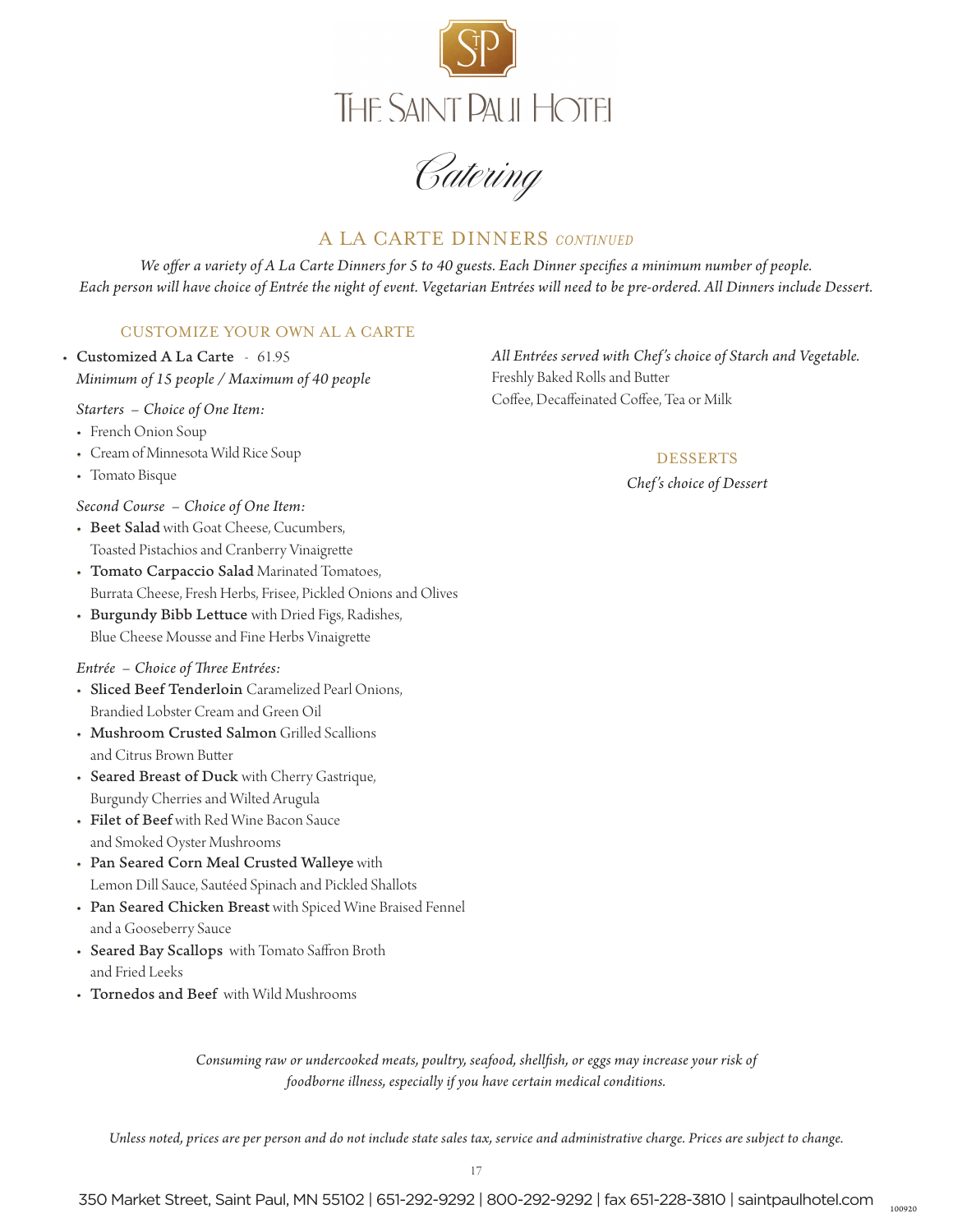



# BAR SERVICE

#### CLASSIC BRANDS

Pinnacle Vodka Gordon's Gin Cruzan Rum Windsor Canadian Whiskey Clan MacGregor Scotch Christian Brothers Early Times Bourbon Salmon Creek Wine ~ Highballs - 7.50 Cocktails - 8.00 Wines - 8.00

#### SELECT BRANDS

Stolichnaya Vodka Beefeater Gin Bacardi Silver Rum Captain Morgan Rum Canadian Club Whiskey Cutty Sark Scotch Korbel Brandy Jim Beam Bourbon Two Vines Wine ~

> Highballs - 8.50 Cocktails - 9.00 Wines - 9.00

#### PREMIUM BRANDS

Grey Goose Vodka Bombay Sapphire Gin Mount Gay Gold Rum Jameson Whiskey Crown Royal Canadian Whiskey Dewars Scotch E & J Brandy Maker's Mark Bourbon 14 Hands Wine

~ Highballs - 9.50 Cocktails - 10.00 Wines - 10.00

All Bars feature Soft Drinks and Juices 2.00, Mineral Waters 3.00, Domestic Beer 6.50, Import, Local Beer 7.50 and Assorted Hard Seltzer 7.00. 100.00 Bar Fee on each bar that does not attain a minimum of 500.00 in sales. Cordials may be added to any level bar at 9.50-14.00 per cordial.

#### *Select up to Six Beers from the following options:*

#### DOMESTIC BEER

Miller Lite Coors Light Budweiser Bud Light New Belgium Glütiny (Gluten Reduced)

#### IMPORT BEER

Modelo Red Stripe Stella Artois Newcastle Buckler (Non-alcoholic)

#### LOCAL BEER

Fulton Lonely Blonde Summit EPA Summit Saga IPA Sociable Cider Werks Freewheeler

### BEER, WINE & SODA TABLE

*Charges based on consumption.* Includes a choice of Six Beers, choice of Classic, Select or Premium Wines (Chardonnay, Cabernet Sauvignon and Merlot) and Assorted Sodas

#### WINE TABLE

SELF-SERVE BAR OPTIONS

### *Charges based on bottle consumption.* Selection of any Wines from our Wine List including Whites, Reds, Champagnes, Sparkling Wines and Non-Alcoholic Alternatives

#### HOSPITALITY BAR

*Charges based on bottle consumption. 150.00 Set Up Fee includes Mixers, Ice, Fruit Garnishes, Stir Sticks, Napkins and Glassware.* Includes Classic, Select or Premium Bar Brands and Wines, choice of Six Beers and Non-Alcoholic Beverages

*Unless noted, prices are per person and do not include state sales tax, service and administrative charge. Prices are subject to change.*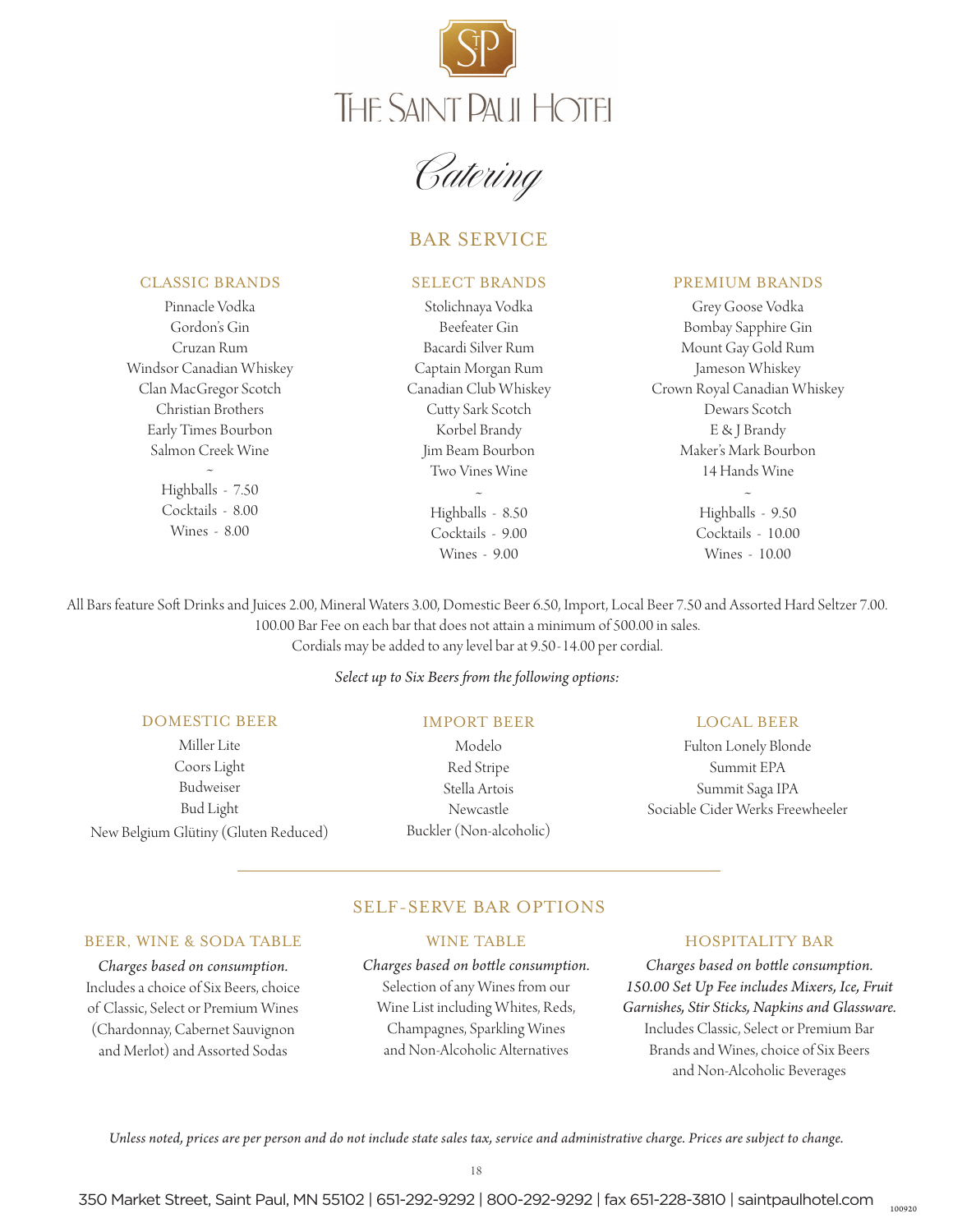

Catering

# BAR SERVICE *CONTINUED* WINE LIST

#### **CHARDONNAY**

|               | 103 Clos Du Bois, Sonoma  44.00                         |
|---------------|---------------------------------------------------------|
|               |                                                         |
|               |                                                         |
|               |                                                         |
|               | 117 Edna Valley, Edna Valley  42.00                     |
|               | 104 Sonoma-Cutrer, Cutrer Vineyard, Russian River 78.00 |
|               | 119 Louis Latour, Pouilly Fuisse, Burgundy  65.00       |
| $\frac{1}{2}$ |                                                         |
| $\frac{1}{2}$ |                                                         |
| $\frac{1}{2}$ |                                                         |
|               |                                                         |

#### OTHER WHITES

| 205 Ferrari Carano, Fumé Blanc, Sonoma  42.00          |
|--------------------------------------------------------|
| 200 Von Buhl, "Maria Schneider" Riesling, Pfalz  42.00 |
| - Beringer, White Zinfandel, California* 30.00         |
| 302 Luna, Pinot Grigio, Napa  48.00                    |
| 406 Folonari, Pinot Grigio, Italy  34.00               |
| - Terra d'oro, Moscato, California  34.00              |
|                                                        |

#### NON-ALCOHOLIC

| $\frac{1}{2}$ . | Ariel Chardonnay, California <sup>*</sup> 26.00 |  |
|-----------------|-------------------------------------------------|--|
| $\equiv$        | Martinelli, Sparkling Cider*  15.00             |  |

#### CHAMPAGNE & SPARKLING WINE

|                                 | 4 Schramsberg, Blanc de Blanc, California  75.00 |
|---------------------------------|--------------------------------------------------|
|                                 | 6 Domaine Chandon, Brut Cuvee, California  46.00 |
| 9                               | Taittinger, Brut La Francaise, Champagne 115.00  |
| $\frac{1}{2}$                   | Domaine Ste. Michelle, Washington St.*  36.00    |
| $\frac{1}{2}$ and $\frac{1}{2}$ |                                                  |

#### CABERNET SAUVIGNON

|              | 508 Beringer, Knight's Valley, Napa  62.00 |
|--------------|--------------------------------------------|
|              | 506 Chateau Ste. Michelle, Cold Creek,     |
|              | 520 Hess Collection, Mount Veeder 150.00   |
|              | 524 Stag's Leap Wine Cellars, Napa150.00   |
|              |                                            |
|              | - 14 Hands, Washington*  40.00             |
| $\mathbf{r}$ |                                            |
|              | <b>MERLOT</b>                              |

# 612 Ferrari Carano . . . 58.00 – Two Vines, California\* . . . 36.00 – 14 Hands, Washington\* . . 40.00

– Salmon Creek, California\* . . 32.00

#### PINOT NOIR

#### OTHER REDS

| 801 Campo Viejo, Gran Reserva, Rioja, Spain 52.00 |  |
|---------------------------------------------------|--|
|                                                   |  |
| 803 Frog's Leap, Zinfandel, Napa  85.00           |  |
|                                                   |  |

 Award-Winning St. Paul Grill Wine List also available. \*These wines may also be purchased by the glass. Prices are priced per bottle and do not include 10.375% liquor tax.

100920